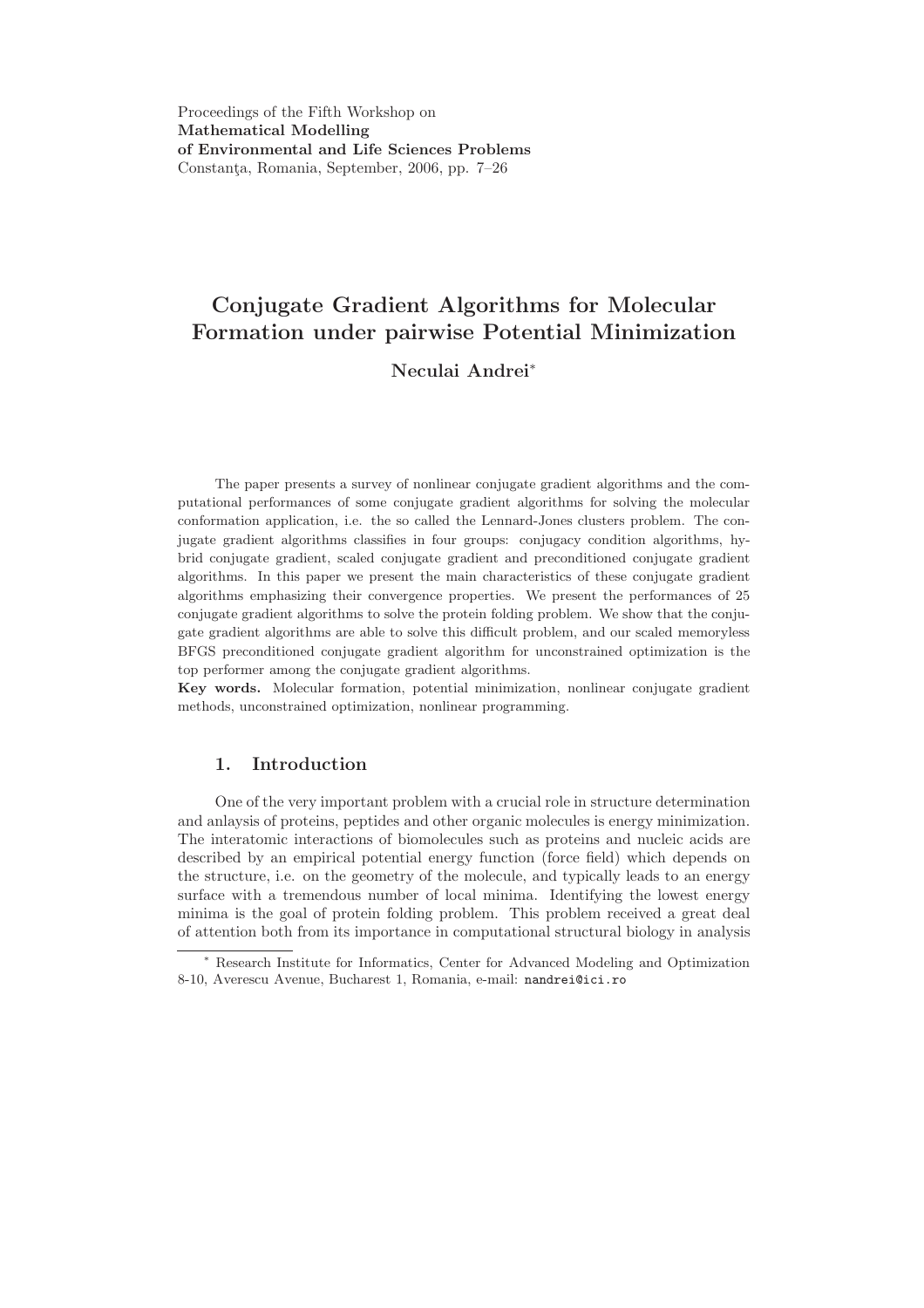of organic aggregates and in testing the performances of unconstrained optimization algorithms.

The algorithmic and computational studies given by Navon et al. [1992a, 1992b], Wang, et al. [1995] and Zou et al. [1993] show that truncated Newton (TN, [Nash, 1984]) and limited BFGS (L-BFGS, [Liu and Nocedal, 1989]) are powerful optimization methods that are more efficient than other techniques. Truncated Newton method combine the quadratic convergence rate of the classic Newton method with feasible storage and computational requirements. On the other hand, the L-BFGS algorithm is simple to use mainly because it does not require the knowledge of the sparsity structure of the Hessian or knowledge of the separability of the minimization function. The conclusion is that the TN performs better than L-BFGS for functions that are nearly quadratic, while for highly nonlinear complex functions L-BFGS outperforms TN.

An excellent review on minimization methods has been considered by Schlick [1992] where some details on TNPACK package co-authored with Fogelson, which implements a TN algorithm, are presented [Schlick and Fogelson, 1992]. The main characteristic of TNPACK is that the user has the possibility to supply a sparse preconditioning matrix that cluster the eigenvalues of the preconditioned Hessian, thus accelerating the convergence of the optimization process. The second implementation of TN algorithm is that given by Nash [1984] which uses an automatic preconditioning. The Nash's implementation TN has the advantage of portability because the preconditioner does not have to be tailored to a specific problem. Some computational studies and comparisons between several algorithms applied to the molecule deoxycytine and to cluster of water molecules are presented by Schlick. It is shown that for molecule deoxycytine the TN with preconditioning is the most efficient requiring about half of the CPU time corresponding to L-BFGS with preconditioning.

In this paper we present another approach to models of protein by using the conjugate gradient algorithms for unconstrained optimization. Conjugate gradient methods represent a class of unconstrained optimization algorithms characterized by low memory requirements and strong local and global convergence properties. The structure of the paper is as follows. In section 2 we present a survey of nonlinear conjugate gradient algorithms. Section 3 is dedicated to present the Lennard-Jones Clusters, i.e. the molecular conformation problem and its solution given by 25 nonlinear conjugate gradient algorithms. It is shown that our scaled memoryless BFGS preconditioned conjugate gradient algorithm is the top performer among the conjugate gradient algorithms [Andrei, 2006a]. Some conclusions are given in section 4.

#### 2. A survey of nonlinear conjugate gradient algorithms

An excellent survey of nonlinear conjugate gradient methods, with special attention to global convergence properties, has been given by Hager and Zhang [2005]. In this section we focus on different versions of nonlinear conjugate gradient methods and their convergence properties. Consider the problem to minimize a function of  $n$ variables: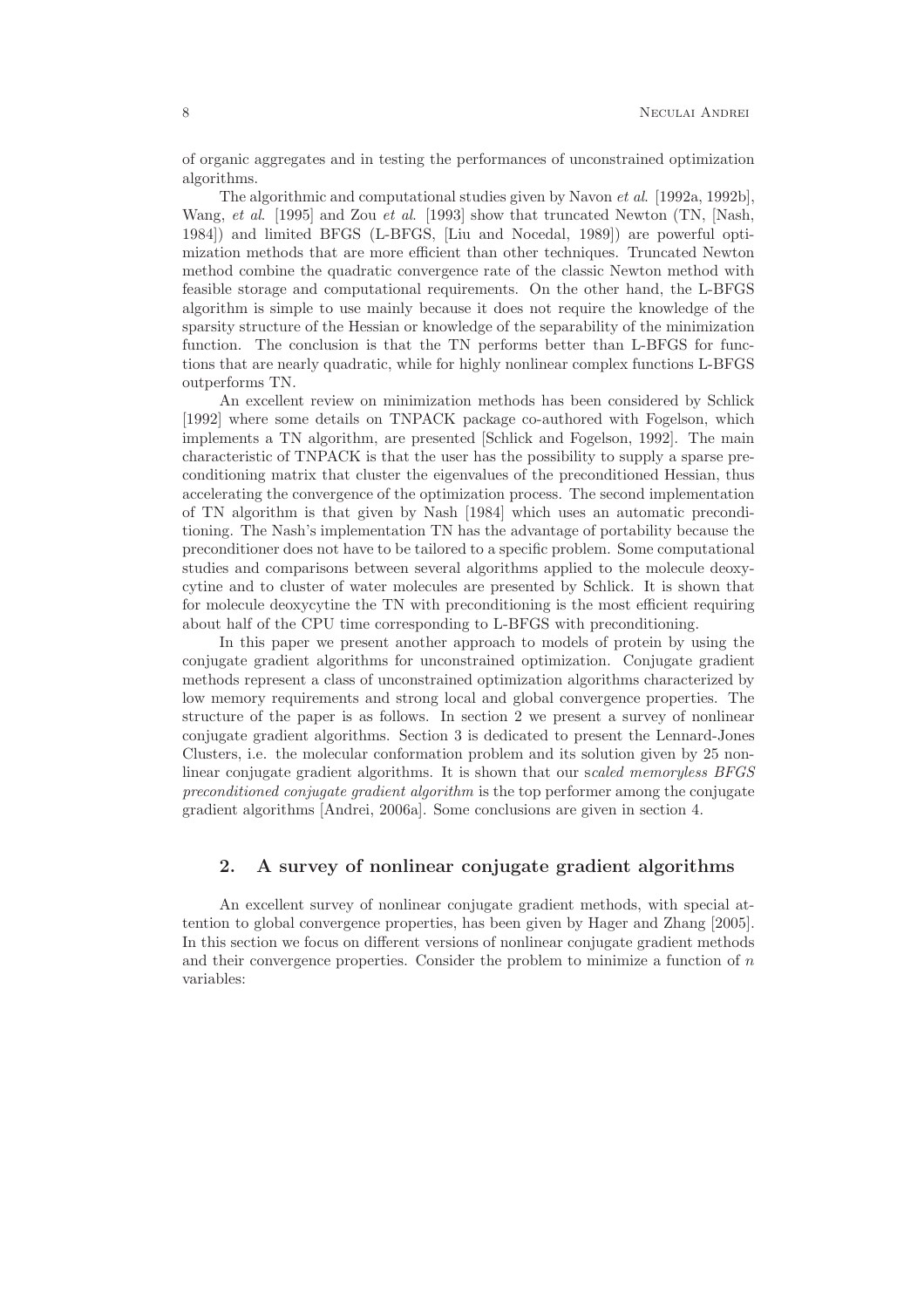$$
\min f(x),\tag{1}
$$

where  $f : \mathbb{R}^n \to \mathbb{R}$  is a continuous differentiable function with  $g(x) = \nabla f(x)$  its gradient. Conjugate gradient algorithms solving (1) are iterative methods of the form:

$$
x_{k+1} = x_k + \alpha_k d_k, \tag{2}
$$

where  $\alpha_k > 0$  is a step length and  $d_k$  is a search direction. The search direction at the very first iteration is the steepest descent direction:  $d_0 = -g_0 \equiv \nabla f(x_0)$ . The directions along the iterations are computed according to:

$$
d_{k+1} = -g_{k+1} + \beta_k d_k, \tag{3}
$$

where  $\beta_k$  is a scalar. The nonlinear conjugate gradient algorithm for general unconstrained optimization problem was firstly proposed by Fletcher and Reeves [1964]. In this case the *conjugacy condition* is replaced by  $d_{k+1}^{\mathrm{T}}y_k = 0$ , where  $y_k = g_{k+1} - g_k$ . This is motivated by the following relations:

$$
d_{k+1}^{\mathrm{T}} A d_k = \frac{1}{\alpha_k} d_{k+1}^{\mathrm{T}} A (x_{k+1} - x_k) = \frac{1}{\alpha_k} d_{k+1}^{\mathrm{T}} (g_{k+1} - g_k) = \frac{1}{\alpha_k} d_{k+1}^{\mathrm{T}} y_k,
$$

or by the mean value theorem

$$
d_{k+1}^{\mathrm{T}}y_k = \alpha_k d_{k+1}^{\mathrm{T}} \nabla^2 f(x_k + \theta \alpha_k d_k) d_k,
$$

for some  $\theta \in (0,1)$ .

In order to ensure the convergence of algorithm (2), it is necessary to constrain the choice of  $\alpha_k$ . Usually, the step length is selected to satisfy the Wolfe line search conditions [Wolfe, 1969, 1971]:

$$
f(x_k + \alpha_k d_k) - f(x_k) \le \sigma_1 \alpha_k g_k^{\mathrm{T}} d_k,
$$
\n(4)

$$
\nabla f(x_k + \alpha_k d_k)^{\mathrm{T}} d_k \ge \sigma_2 g_k^{\mathrm{T}} d_k,\tag{5}
$$

where  $0 < \sigma_1 \leq \sigma_2 < 1$ . For some conjugate gradient algorithms the stronger versions of the Wolfe line search conditions are needed to ensure the convergence and the stability. The strong Wolfe conditions consists of (4) and the following strengthened version of (5)

$$
\left|\nabla f(x_k + \alpha_k d_k)^{\mathrm{T}} d_k\right| \leq \sigma_2 g_k^{\mathrm{T}} d_k. \tag{6}
$$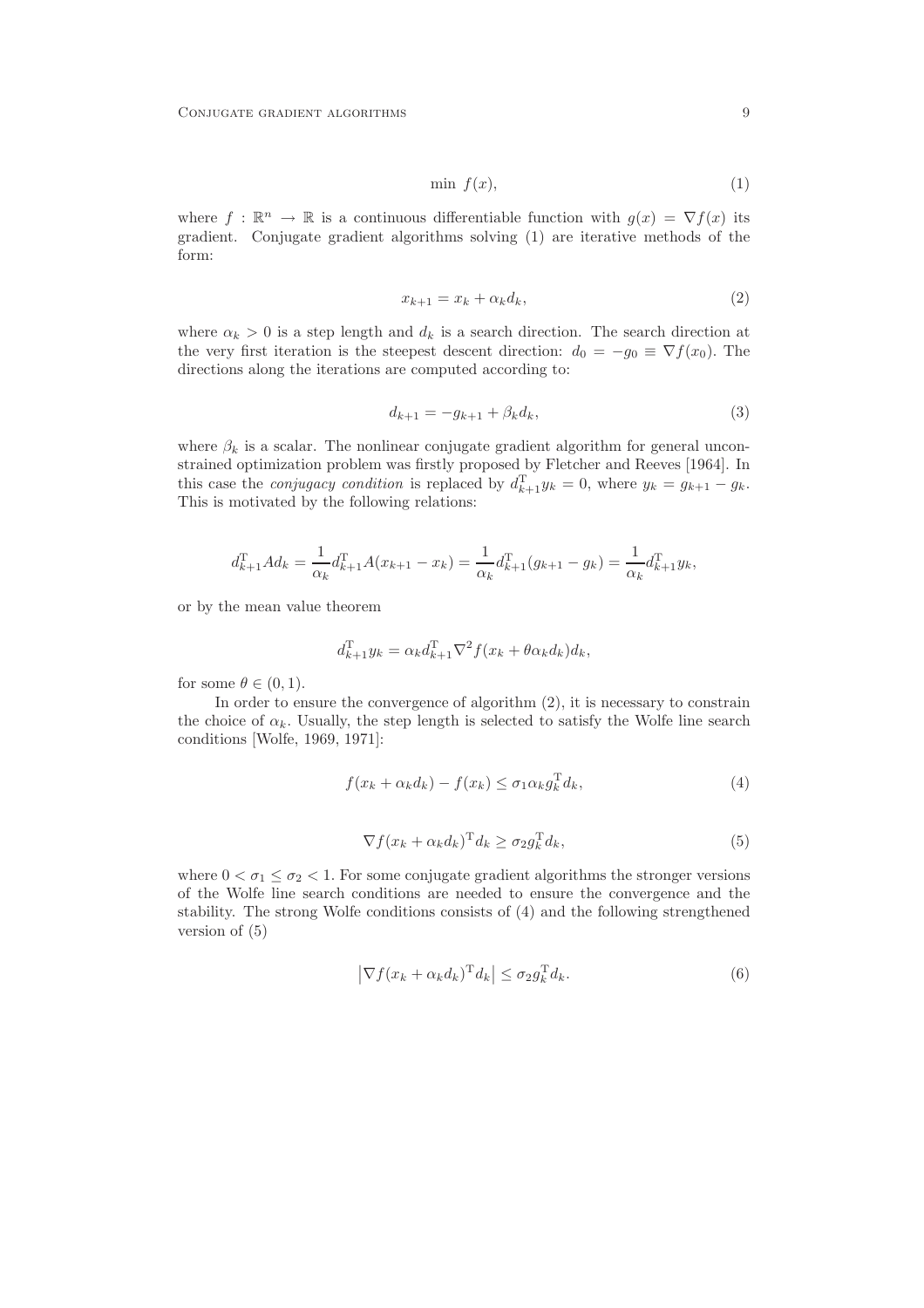|         | The general conjugate gradient algorithm                                                               |  |  |  |
|---------|--------------------------------------------------------------------------------------------------------|--|--|--|
|         | <i>Step</i> 1. Select $x_0$ , set $d_0 = -g_0$ and $k = 0$ .                                           |  |  |  |
| Step 2. | Compute the step length $\alpha_k > 0$ satisfying                                                      |  |  |  |
|         | the Wolfe line search $(4)$ and $(5)$ .                                                                |  |  |  |
|         | <i>Step</i> 3. Compute $x_{k+1} = x_k + \alpha_k d_k$ . If $  g_{k+1}   \leq \varepsilon$ , then stop. |  |  |  |
|         | Step 4. Compute $\beta_k$ and generate the direction $d_{k+1} = -g_{k+1} + \beta_k d_k$ .              |  |  |  |
|         | <i>Step</i> 5. Set $k = k + 1$ and go to step 2. $\diamondsuit$                                        |  |  |  |

#### 2.1. Classical Conjugate Gradient Algorithms

Different conjugate gradient algorithms correspond to different choices for the scalar  $\beta_k$ . The well known formulas for  $\beta_k$  are summarized in Table 1. Conjugate gradient algorithms  $(2)$ – $(3)$  with exact line searches satisfy the equality

$$
g_k^{\mathrm{T}} d_k = -\left\|g_k\right\|^2,\tag{7}
$$

which implies the *sufficient descent condition* 

$$
g_k^{\mathrm{T}} d_k < -c \|g_k\|^2 \,, \tag{8}
$$

where  $c > 0$  is a constant. Often, the sufficient descent condition has been used to analyze the global convergence of conjugate gradient algorithms with inexact line searches.

#### 2.2. Hybrid and parametrized conjugate gradient algorithms

The numerical experiments show that although the FR, DY and CD conjugate gradients methods have strong convergence properties; however they may be affected by jamming. On the other hand, the HS, PRP and LS methods although theoretically may not converge, computationally they often are significantly better. The idea to combine these methods in order to get efficient algorithms leads to hybrid conjugate gradient algorithms. Table 2 contains the main hybrid conjugate gradient methods.

Conjugate gradient methods can be combined to get the so called *parameter* conjugate gradient algorithms. Dai and Yuan [1998, 2003] proposed a one-parameter family of conjugate gradient algorithms with:

$$
\beta_k = \frac{\|g_{k+1}\|^2}{\lambda_k \|g_k\|^2 + (1 - \lambda_k) d_k^{\mathrm{T}} y_k},\tag{9}
$$

where  $\lambda_k \in [0,1]$  is a parameter. For  $\lambda_k = 1$  we get the Fletcher-Reeves method, while the Dai-Yuan method correspond to  $\lambda_k = 0$ . By considering convex combinations of the numerators and denominators of  $\beta_k^{FR}$  and  $\beta_k^{HS}$ , Nazareth [1999] suggested a twoparameter family of conjugate gradient methods:

$$
\beta_k = \frac{\mu_k \|g_{k+1}\|^2 + (1 - \mu_k)g_{k+1}^{\mathrm{T}} y_k}{\lambda_k \|g_k\|^2 + (1 - \lambda_k)d_k^{\mathrm{T}} y_k},\tag{10}
$$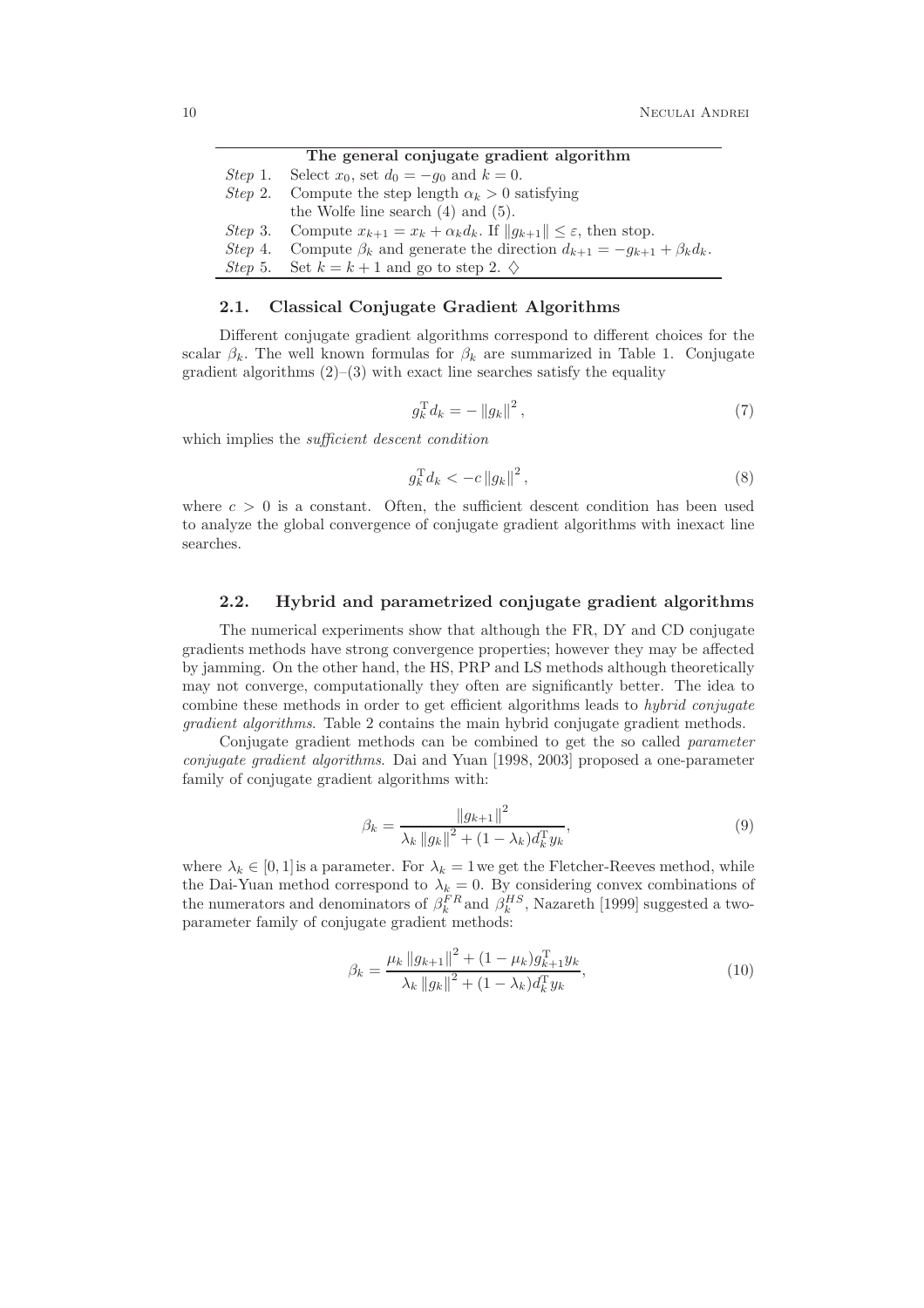| $\beta_k^{HS} = \frac{g_{k+1}^{\mathrm{T}}y_k}{d_{\mathrm{T}}^{\mathrm{T}}y_k}$                                                                                                                                               | The original linear conjugate gradient algo-<br>rithm by Hestenes and Stiefel [1952].                                                                                                   |
|-------------------------------------------------------------------------------------------------------------------------------------------------------------------------------------------------------------------------------|-----------------------------------------------------------------------------------------------------------------------------------------------------------------------------------------|
| $\beta_k^{FR} = \frac{g_{k+1}^{\mathrm{T}} g_{k+1}}{g_{1}^{\mathrm{T}} g_{k+1}}$                                                                                                                                              | The first nonlinear conjugate gradient al-<br>gorithm, proposed by Fletcher and Reeves<br>$ 1964 $ .                                                                                    |
| $\beta_k^D = \frac{g_{k+1}^{\mathrm{T}} \nabla^2 f(x_k) d_k}{d^{\mathrm{T}} \nabla^2 f(x_k) d_k}$                                                                                                                             | Proposed by Daniel [1967]. This updating<br>formula requires evaluation of Hessian at ev-<br>ery iteration.                                                                             |
| $\beta_k^{PRP} = \frac{g_{k+1}^{\mathrm{T}}y_k}{g_{k}^{\mathrm{T}}g_k}$                                                                                                                                                       | Proposed by Polak and Ribiere [1969] and<br>Polyak [1969].                                                                                                                              |
| $\beta_k^{PRP+} = \max \left\{ 0, \frac{g_{k+1}^{\mathrm{T}} y_k}{g_{k}^{\mathrm{T}} g_k} \right\}$                                                                                                                           | Proposed by Powell [1984], and analyzed by<br>Gilbert and Nocedal [1992].                                                                                                               |
| $\beta_k^{CD} = \frac{g_{k+1}^{\mathrm{T}} g_{k+1}}{-d^{\mathrm{T}} g_{k+1}}$                                                                                                                                                 | Proposed by Fletcher [1987] as a Conjugate<br>descent method                                                                                                                            |
| $\begin{array}{l} \beta _{k}^{LS}=\frac{g_{k+1}^{T}y_{k}}{-d_{k}^{T}g_{k}} \\ \beta _{k}^{DY}=\frac{g_{k+1}^{T}g_{k+1}}{d_{k}^{T}y_{k}} \end{array}$                                                                          | Proposed by Liu and Storey [1991].                                                                                                                                                      |
|                                                                                                                                                                                                                               | Proposed by Dai and Yuan [1999].                                                                                                                                                        |
| $\beta_k^{DL} = \frac{g_{k+1}^{\mathrm{T}}(y_k - ts_k)}{d_{\mathrm{T}}^{\mathrm{T}}y_k}, \ t > 0$                                                                                                                             | Proposed by Dai and Liao [2001].                                                                                                                                                        |
| $\beta^{{\scriptsize{DL+}}}_k = \max\left\{0, \tfrac{g^{\scriptsize{\texttt{T}}}_{k+1}y_k}{d^{\scriptsize{\texttt{T}}}_{k}y_k} \right\} - t \tfrac{g^{\scriptsize{\texttt{T}}}_{k+1}s_k}{d^{\scriptsize{\texttt{T}}}_{k}y_k}$ | Proposed by Dai and Liao [2001]                                                                                                                                                         |
| $\beta_k^{YT} = \frac{g_{k+1}^{T}(z_k - ts_k)}{d^T z_k}$                                                                                                                                                                      | Proposed by Yabe and Takano [2004], where<br>$z_k = y_k + \frac{\rho v_k}{s_{1}^{\mathrm{T}} u_k} u_k, \quad \rho \geq 0,$<br>$\vartheta_k = 6(f_k - f_{k+1}) + 3(g_k + g_{k+1})^T s_k$ |
| $\beta_k^{YT+} = \max \left\{ 0, \frac{g_{k+1}^{\mathrm{T}} z_k}{d_k^{\mathrm{T}} z_k} \right\} - t \frac{g_{k+1}^{\mathrm{T}} s_k}{d_k^{\mathrm{T}} z_k}$                                                                    | Proposed by Yabe and Takano [2004].                                                                                                                                                     |

Table 1. Choices for  $\beta_k$  parameter in conjugate gradient

where  $\lambda_k, \mu_k \in [0, 1]$ . Observe that this two-parameter family includes FR, DY, PRP and HS methods. Dai and Yuan [2001] considered a three-parameter family of hybrid conjugate gradient method; they chose:

$$
\beta_k = \frac{\mu_k \|g_{k+1}\|^2 + (1 - \mu_k)g_{k+1}^{\mathrm{T}} y_k}{(1 - \lambda_k - \omega_k) \|g_k\|^2 + \lambda_k d_k^{\mathrm{T}} y_k - \omega_k d_k^{\mathrm{T}} g_k},\tag{11}
$$

where  $\lambda_k, \mu_k \in [0,1]$  and  $\omega_k \in [0,1-\lambda_k]$ . This three-parameter family includes the six standard conjugate gradient methods, the previous one-parameter and two-parameter families, as well as many hybrid methods as special cases.

#### 2.3. Scaled Conjugate Gradient Algorithms

Another class of conjugate gradient algorithms is given by the so called the scaled conjugate gradient algorithms. For these algorithms the direction is computed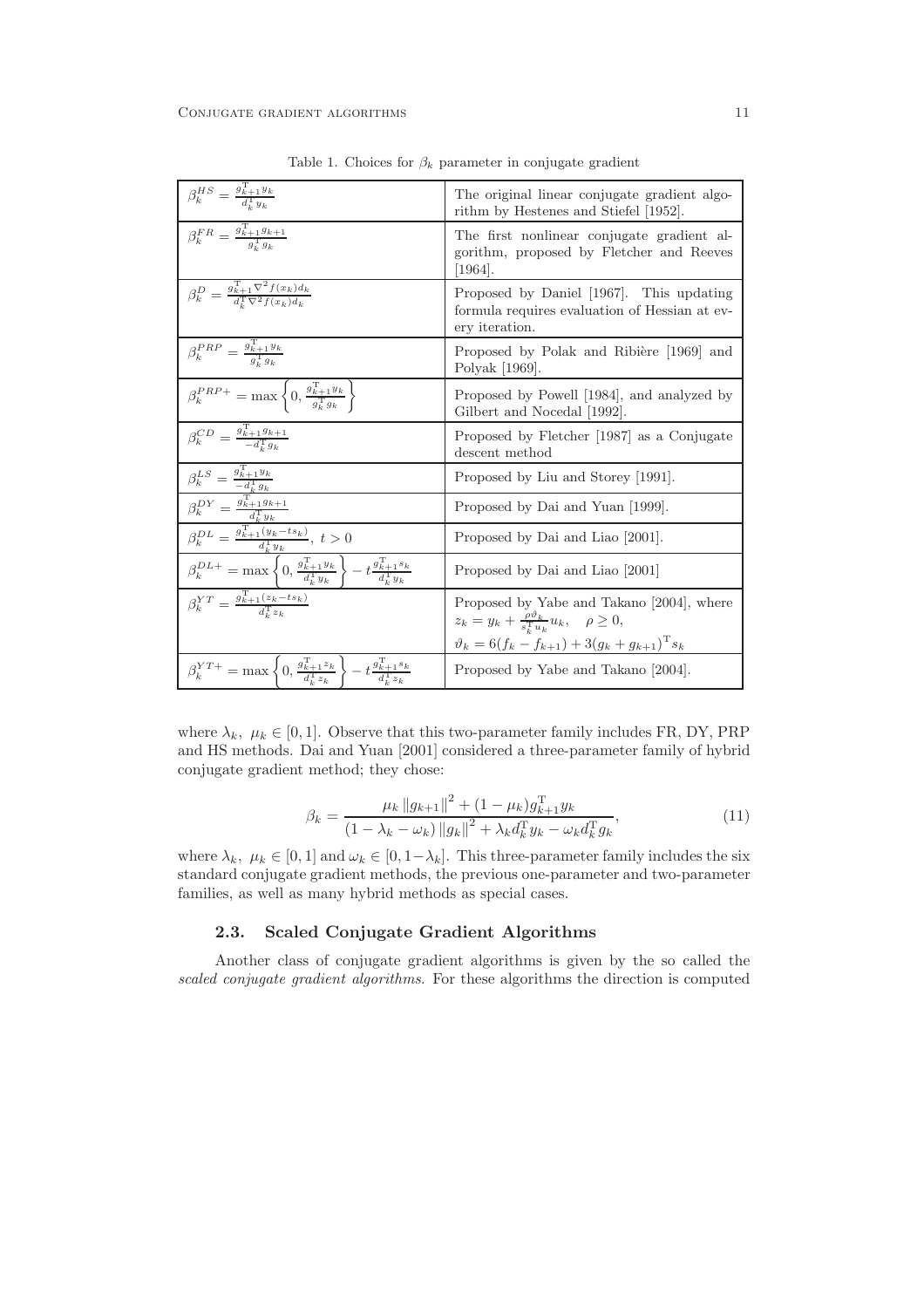| $\beta_k^{T\overline{AS}}$<br>$\left\{ \begin{array}{cc} \beta_k^{PRP}, & 0 \leq \beta_k^{PRP} \leq \beta_k^{FR}, \\ \beta_k^{FR}, & \text{otherwise}. \end{array} \right.$<br>$\overline{\beta_k^{HuSt}} = \max\left\{0, \min\left\{\beta_k^{PRP}, \beta_k^{FR}\right\}\right\}$ | Proposed by Touat-Ahmed and Storey<br>$[1990]$ .                                                                 |
|-----------------------------------------------------------------------------------------------------------------------------------------------------------------------------------------------------------------------------------------------------------------------------------|------------------------------------------------------------------------------------------------------------------|
|                                                                                                                                                                                                                                                                                   | Proposed by Hu and Storey [1991].                                                                                |
| $\beta_k^{GN}$<br>$\max\left\{-\beta_k^{FR}, \min\left\{\beta_k^{PRP}, \beta_k^{FR}\right\}\right\}$                                                                                                                                                                              | Proposed by Gilbert and Nocedal<br>$[1992]$ .                                                                    |
| $\beta_k^{HS-DY} = \max\left\{0, \min\left\{\beta_k^{HS}, \beta_k^{DY}\right\}\right\}$                                                                                                                                                                                           | Proposed by Dai and Yuan [2001] and<br>Dai and Ni $[2003]$ .                                                     |
| $\beta_k^{hDY} = \max \left\{-\left(\frac{1-\sigma}{1+\sigma}\right)\beta_k^{DY},\right\}$                                                                                                                                                                                        | Proposed by Dai and Yuan [2001]. $\sigma$ is<br>the parameter used in the second Wolfe<br>line search condition. |
| $\min\left\{\beta_k^{HS},\beta_k^{DY}\right\}\right\}$                                                                                                                                                                                                                            |                                                                                                                  |
| $\beta_k^{hDYz} = \max\left\{0, \min\left\{\beta_k^{H\overline{S}}, \beta_k^{DY}\right\}\right\}$                                                                                                                                                                                 | Proposed by Dai and Yuan [2001]. $\sigma$ is<br>the parameter used in the second Wolfe<br>line search condition. |
| $\beta_k^{LS-CD} = \max\left\{0, \min\left\{\beta_k^{LS}, \beta_k^{CD}\right\}\right\}$                                                                                                                                                                                           |                                                                                                                  |

Table 2. Hybrid choices for the  $\beta_k$  parameter in conjugate gradient algorithms

as:

$$
d_{k+1} = -\theta_{k+1} g_{k+1} + \beta_k d_k, \tag{12}
$$

where  $\theta_{k+1}$  is a positive parameter (the scaling parameter).

Observe that if  $\theta_{k+1} = 1$ , then we get the classical conjugate gradient algorithms according to the value of the scalar parameter  $\beta_k$ . On the other hand, if  $\beta_k = 0$ , then we get another class of algorithms according to the selection of the parameter  $\theta_{k+1}$ . There are two possibilities for  $\theta_{k+1}$ : a positive scalar or a positive definite matrix. If  $\theta_{k+1} = 1$ , we have the steepest descent algorithm. If  $\theta_{k+1} = \nabla^2 f(x_{k+1})^{-1}$ , or an approximation of it, then we get the Newton or the quasi-Newton algorithms, respectively. Therefore, we see that in the general case, when  $\theta_{k+1} \neq 0$  is selected in a quasi-Newton manner and  $\beta_k \neq 0$ , then (12) represents a combination between the quasi-Newton and conjugate gradient methods.

To determine  $\beta_k$  Andrei [2004a, 2004b, 2005, 2006a, 2006b] considers the following procedure. As we know the Newton direction for solving (1) is given by  $d_{k+1} = -\nabla^2 f(x_{k+1})^{-1} g_{k+1}$ . Therefore, from the equality

$$
-\nabla^2 f(x_{k+1})^{-1} g_{k+1} = -\theta_{k+1} g_{k+1} + \beta_k d_k,
$$

we get:

$$
\beta_k = \frac{s_k^{\mathrm{T}} \nabla^2 f(x_{k+1}) \theta_{k+1} g_{k+1} - s_k^{\mathrm{T}} g_{k+1}}{s_k^{\mathrm{T}} \nabla^2 f(x_{k+1}) s_k.}
$$
\n(13)

Using the Taylor development, after some algebra we obtain: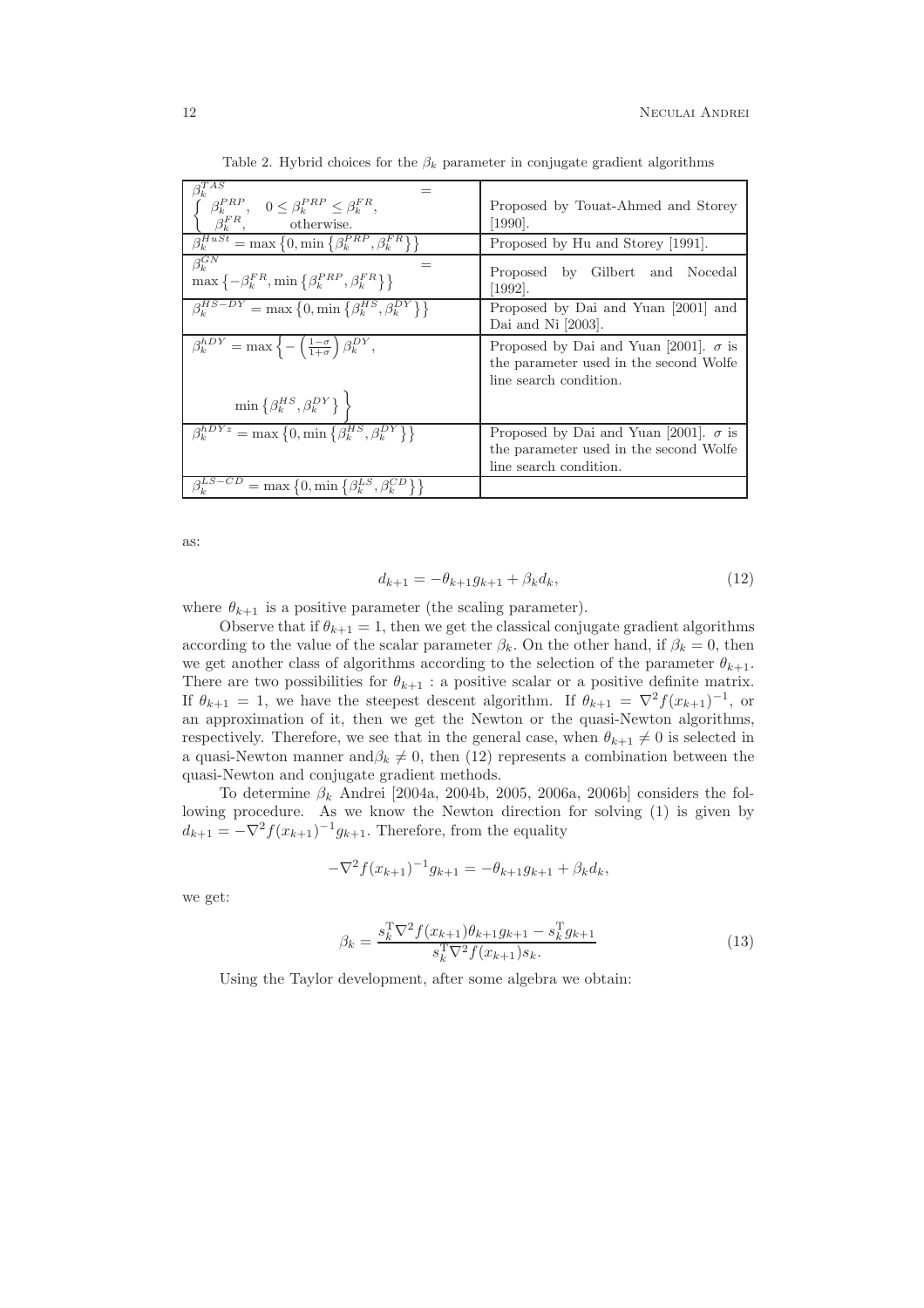$$
\beta_k = \frac{\left(\theta_{k+1} y_k - s_k\right)^{\mathrm{T}} g_{k+1}}{y_k^{\mathrm{T}} s_k},\tag{14}
$$

where  $s_k = x_{k+1} - x_k$  and  $y_k = g_{k+1} - g_k$ .

If  $\theta_{k+1} = 1$ , then (14) is the parameter corresponding to the direction considered by Perry [1977], i.e. we get the scaled Perry algorithm. This value of parameter  $\beta_k$  is used by Birgin and Martinez [2001] in their SCG (spectral conjugate gradient) package for unconstrained optimization, where  $\theta_{k+1}$  is selected in a spectral manner, as suggested by Raydan [1997]. The following particularizations can be remarked. If  $s_j^T g_{j+1} = 0, j = 0, 1, \ldots, k$ , then we get a generalization of the Polak and Ribière formula [1969], i.e. the scaled Polak and Ribière formula. If  $s_j^T g_{j+1} = 0, j = 0, 1, \ldots, k$ , and additionally the successive gradients are orthogonal, then we obtain a generalization of the Fletcher and Reeves formula [1964] i.e. the scaled Fletcher and Reeves formula. Table 3 summarizes the scaled choices for the parameter  $\beta_k$ .

| $\beta_k^{sP} = \frac{g_{k+1}^{\mathrm{T}}(\theta_k y_k - s_k)}{y_{k}^{\mathrm{T}} s_k}$                                                                          | Scaled Perry. Suggested by Birgin and<br>Martínez [2001] and Andrei [2004a, 2004b,<br>$2005, 2006a, 2006b$ .              |
|-------------------------------------------------------------------------------------------------------------------------------------------------------------------|---------------------------------------------------------------------------------------------------------------------------|
| $\beta_k^{sP+} = \max \left\{ 0, \frac{\theta_k g_{k+1}^{\mathrm{T}} y_k}{y_k^{\mathrm{T}} s_k} \right\} - \frac{g_{k+1}^{\mathrm{T}} s_k}{y_k^{\mathrm{T}} s_k}$ | Scaled Perry $+$ . Suggested by Birgin and<br>Martínez [2001].                                                            |
| $\beta_k^{sPRP} = \frac{\theta_k g_{k+1}^{\mathrm{T}} y_k}{\alpha_k \theta_{k-1} g_{k}^{\mathrm{T}} g_k}$                                                         | Scaled Polak-Ribière-Polyak. Suggested by<br>Birgin and Martínez [2001] and Andrei<br>[2004a, 2004b, 2005, 2006a, 2006b]. |
| $\beta_k^{sFR} = \frac{\theta_k g_{k+1}^{\mathrm{T}} g_{k+1}}{\alpha_k \theta_{k-1} g_{k}^{\mathrm{T}} g_k}$                                                      | Scaled Fletcher-Reeves. Suggested by Bir-<br>gin and Martínez [2001] and Andrei [2004a,<br>2004b, 2005, 2006a, 2006b].    |

Table 3. Scaled choices for the  $\beta_k$  parameter in conjugate gradient algorithms

The parameter  $\theta_{k+1}$  is selected in a *spectral manner*,  $\theta^s$ , as the inverse of the Rayleigh quotient or in an *anticipative manner*,  $\theta^a$ , as given in Andrei [2004a, 2004b, 2005, 2006a, 2006b].

## 2.4. BFGS preconditioned conjugate gradient algorithm (SCALCG Algorithm)

There is a result of Shanno [1978] that says that the conjugate gradient method is the BFGS quasi-Newton method for which, at every iteration, the initial approximation to the inverse of the Hessian is taken as the identity matrix. Shanno [1978] shows how the traditional Fletcher-Reeves and Polak-Ribière conjugate gradient algorithms may be modified in a form established by Perry to a sequence which can be considered as a memoryless BFGS preconditioned. The algorithm is embedded into a restarting procedure based on Powell's restart criterion. The idea of the algorithm is to modify the direction in such a manner to overcome the lack of positive definiteness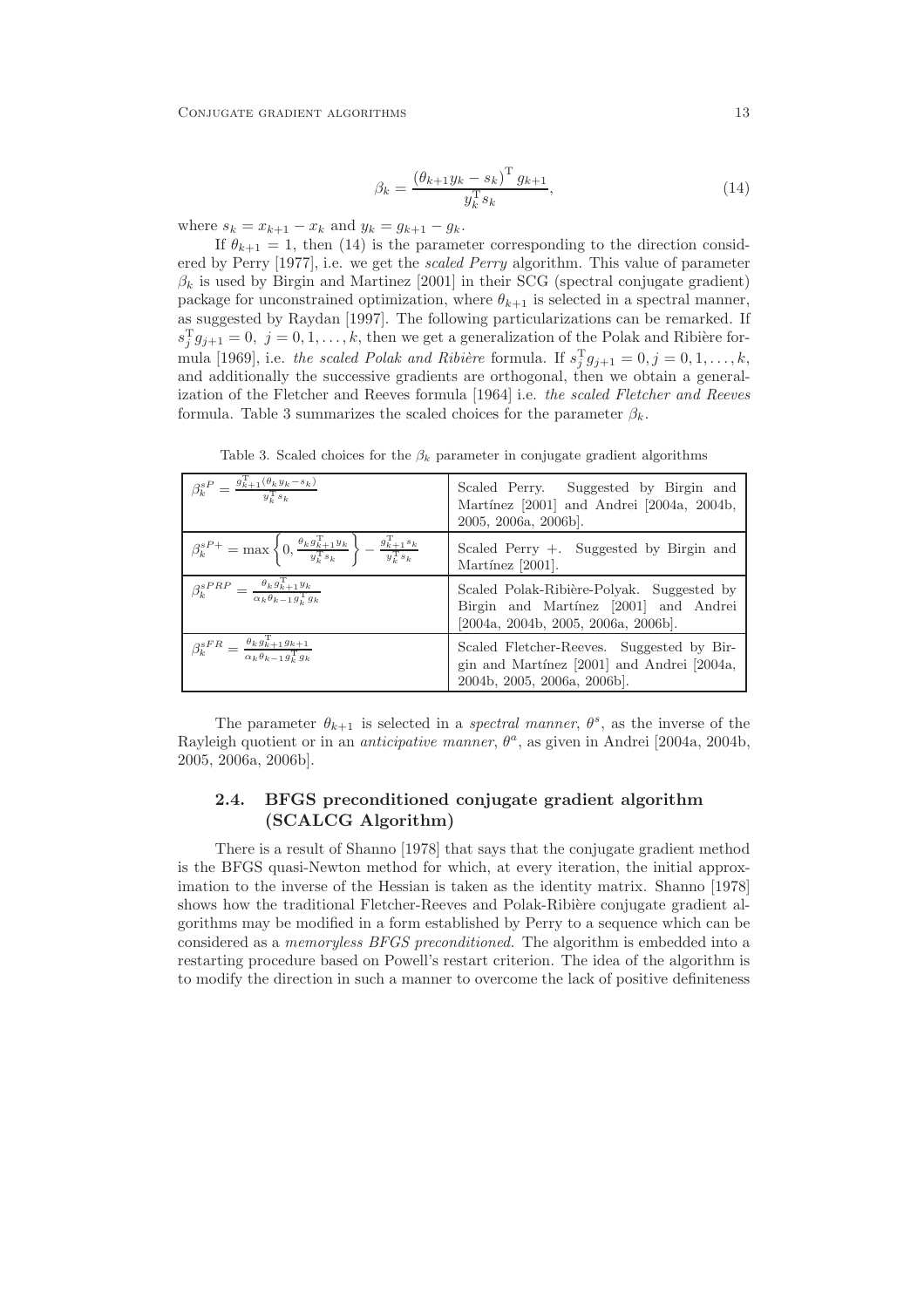of the matrix defining the search direction. The CONMIN algorithm based on this technique proved to be one of the most powerful for solving large-scale unconstrained optimization problems. The extension of the preconditioning technique to the scaled conjugate gradient is very simple. Using the same methodology Andrei [2004a, 2004b, 2005, 2006a, 2006b] obtained the following direction  $d_{k+1}$ :

$$
d_{k+1} = -\theta_{k+1} g_{k+1} + \theta_{k+1} \left( \frac{g_{k+1}^{\mathrm{T}} s_k}{y_k^{\mathrm{T}} s_k} \right) y_k -
$$
  
- 
$$
\left[ \left( 1 + \theta_{k+1} \frac{y_k^{\mathrm{T}} y_k}{y_k^{\mathrm{T}} s_k} \right) \frac{g_{k+1}^{\mathrm{T}} s_k}{y_k^{\mathrm{T}} s_k} - \theta_{k+1} \frac{g_{k+1}^{\mathrm{T}} y_k}{y_k^{\mathrm{T}} s_k} \right] s_k,
$$
(15)

Thus, we get another class of scaled memoryless BFGS preconditioned conjugate gradient algorithms. The implementation of the direction (15), in the context of Powell restarts, is given by Andrei [2006a, 2006b] in SCALCG package. In SCALCG algorithm  $\theta_{k+1}$  is defined as a scalar approximation of the inverse Hessian. The following procedures can be used:  $\theta_{k+1}$  spectral or  $\theta_{k+1}$  anticipative [Andrei 2004a].

#### Algorithm SCALCG

| Step 1. | Select $x_0 \in \mathbb{R}^n$ , and the parameters $0 < \sigma_1 \leq \sigma_2 < 1$ . Compute<br>$f(x_0)$ and $g_0 = \nabla f(x_0)$ . Set $d_0 = -g_0$ and $\alpha_0 = 1/  g_0  $ . Set<br>$k=0.$                                                                                                                                                                    |
|---------|----------------------------------------------------------------------------------------------------------------------------------------------------------------------------------------------------------------------------------------------------------------------------------------------------------------------------------------------------------------------|
| Step 2. | Line search. Compute $\alpha_k$ satisfying the Wolfe conditions (4)<br>and (5). Update the variables $x_{k+1} = x_k + \alpha_k d_k$ . Compute<br>$f(x_{k+1}), g_{k+1}$ and $s_k = x_{k+1} - x_k$ , $y_k = g_{k+1} - g_k$ .                                                                                                                                           |
| Step 3. | Test for continuation of iterations. If this test is satisfied the<br>iterations are stopped, else set $k = k + 1$ .                                                                                                                                                                                                                                                 |
| Step 4. | Compute $\theta_k$ using a spectral $\theta_{k+1} = s_k^T s_k / y_k^T s_k$ or an<br>anticipative $\theta_{k+1} = 1/\gamma_{k+1}$ approach, where $\gamma_{k+1}$<br>$\frac{2}{d^{\mathrm{T}}_1 d_k} \frac{1}{\alpha_k^2} \left[ f(x_{k+1}) - f(x_k) - \alpha_k g_k^{\mathrm{T}} d_k \right].$                                                                         |
| Step 5. | Compute the (restart) direction $d_k$ as in (15).                                                                                                                                                                                                                                                                                                                    |
| Step 6. | Line search. Compute the initial guess of the step length<br>as $\alpha_k = \alpha_{k-1}   d_{k-1}  _2 /   d_k  _2$ . Using this initialization com-<br>pute $\alpha_k$ satisfying the Wolfe conditions (4) and (5). Update<br>the variables $x_{k+1} = x_k + \alpha_k d_k$ . Compute $f(x_{k+1}), g_{k+1}$ and<br>$s_k = x_{k+1} - x_k, \quad y_k = g_{k+1} - g_k.$ |
| Step 7. | Store $\theta = \theta_k$ , $s = s_k$ and $y = y_k$ .                                                                                                                                                                                                                                                                                                                |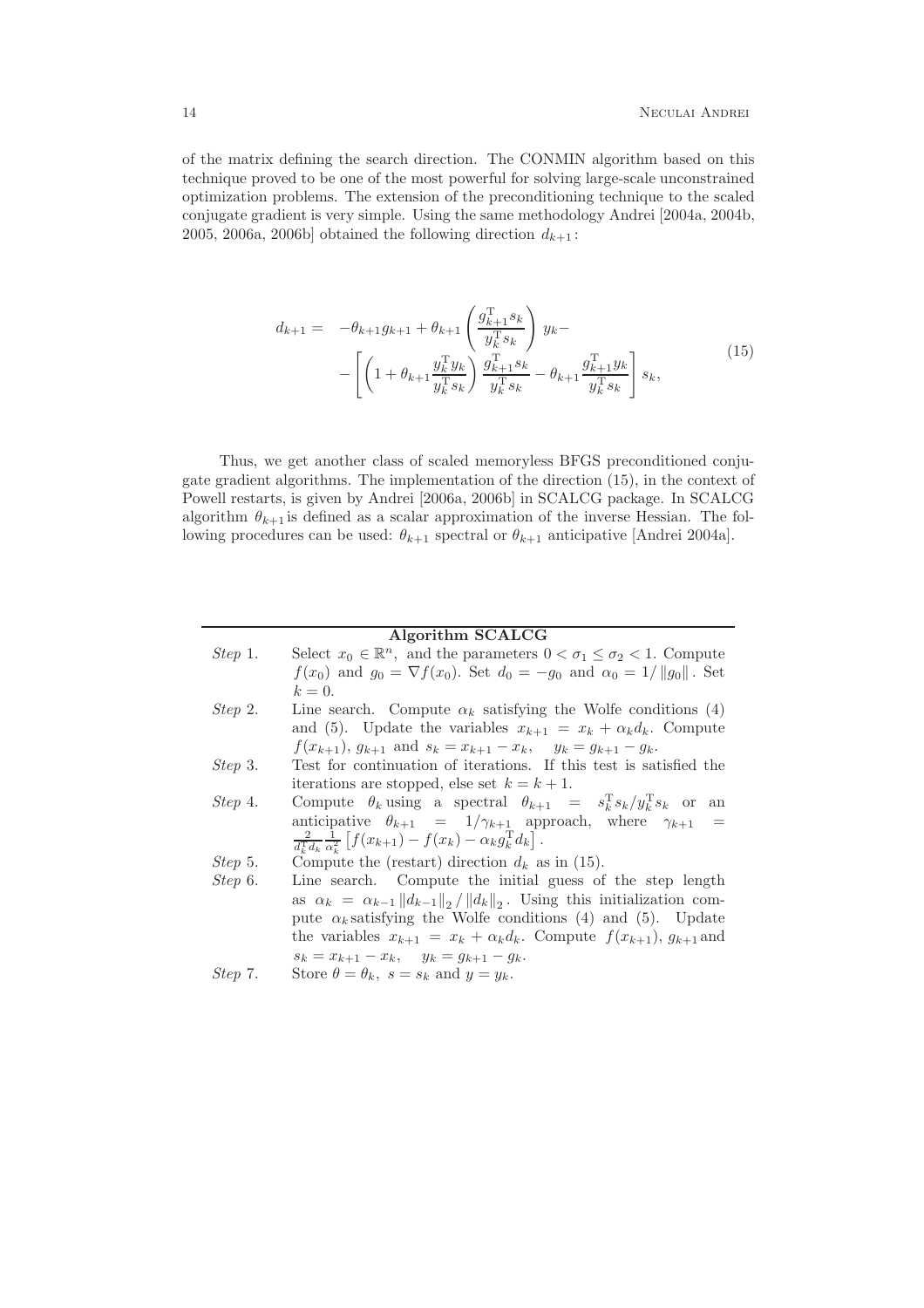$Step 10.$ 

- Step 8. Test for continuation of iterations. If this test is satisfied the iterations are stopped, else set  $k = k + 1$ .
- Step 9. If the Powell restart criterion  $|g_{r+1}^T g_r| \geq 0.2 ||g_{r+1}||^2$ , or the angle restart criterion  $d_r^T g_{r+1} > -10^{-3} ||\overline{d_r}||_2 ||g_{r+1}||_2$ , is satisfied, then go to step 4 (a restart step); otherwise continue with step 10 (a standard step).

$$
v = \theta g_k - \theta \left( \frac{g_k^{\mathrm{T}} s}{y^T s} \right) y + \left[ \left( 1 + \theta \frac{y^{\mathrm{T}} y}{y^{\mathrm{T}} s} \right) \frac{g_k^{\mathrm{T}} s}{y^{\mathrm{T}} s} - \theta \frac{g_k^{\mathrm{T}} y}{y^{\mathrm{T}} s} \right] s,
$$
  
\n
$$
w = \theta y_k - \theta \left( \frac{y_{k-1}^{\mathrm{T}} s}{y^{\mathrm{T}} s} \right) y + \left[ \left( 1 + \theta \frac{y^{\mathrm{T}} y}{y^{\mathrm{T}} s} \right) \frac{y_{k-1}^{\mathrm{T}} s}{y^{\mathrm{T}} s} - \theta \frac{y_{k-1}^{\mathrm{T}} y}{y^{\mathrm{T}} s} \right] s,
$$
  
\nand

$$
d_k = -v + \frac{(g_k^{\mathrm{T}} s_{k-1})w + (g_k^{\mathrm{T}} w)s_{k-1}}{y_{k-1}^{\mathrm{T}} s_{k-1}} - \left(1 + \frac{y_{k-1}^{\mathrm{T}} w}{y_{k-1}^{\mathrm{T}} s_{k-1}}\right) \frac{g_k^{\mathrm{T}} s_{k-1}}{y_{k-1}^{\mathrm{T}} s_{k-1}} s_{k-1}.
$$
 (16)

Step 11. Line search. Compute the initial guess of the step length as  $\alpha_k = \alpha_{k-1} ||d_{k-1}||_2 / ||d_k||_2$ . Using this initialization compute  $\alpha_k$ satisfying the Wolfe conditions (4) and (5). Update the variables  $x_{k+1} = x_k + \alpha_k d_k$ . Compute  $f(x_{k+1}), g_{k+1}$  and  $s_k = x_{k+1}$  $x_k$ ,  $y_k = g_{k+1} - g_k$ . Step 12. Test for continuation of iterations. If this test is satisfied the iterations are stopped, else set  $k = k + 1$  and go to step 9.

It is well known that if f is bounded below along the direction  $d_k$ , then there exists a step length  $\alpha_k$  satisfying the Wolfe conditions. The initial selection of the step length crucially affects the practical behavior of the algorithm. At every iteration  $k \geq 1$  the starting guess for the step  $\alpha_k$  in the line search is computed as  $\alpha_{k-1} ||d_{k-1}||_2 / ||d_k||_2$ . This selection, was considered for the first time by Shanno and Phua in CONMIN [1976].

## 2.5. Conjugate Gradient Algorithms with Sufficient Descent Condition

For solving the unconstrained optimization problem (1) where  $f : \mathbb{R}^n \to \mathbb{R}$ is continuously differentiable, recently Andrei [2006c] consider a nonlinear conjugate gradient algorithm:

$$
x_{k+1} = x_k + \alpha_k d_k, \tag{17}
$$

where the stepsize  $\alpha_k$  is positive and the directions  $d_k$  are computed by the rule:

$$
d_{k+1} = -\theta_{k+1}g_{k+1} + \beta_k^a s_k, \quad d_0 = -g_0,\tag{18}
$$

$$
\theta_{k+1} = \frac{g_{k+1}^{\mathrm{T}} g_{k+1}}{y_k^{\mathrm{T}} g_{k+1}},\tag{19}
$$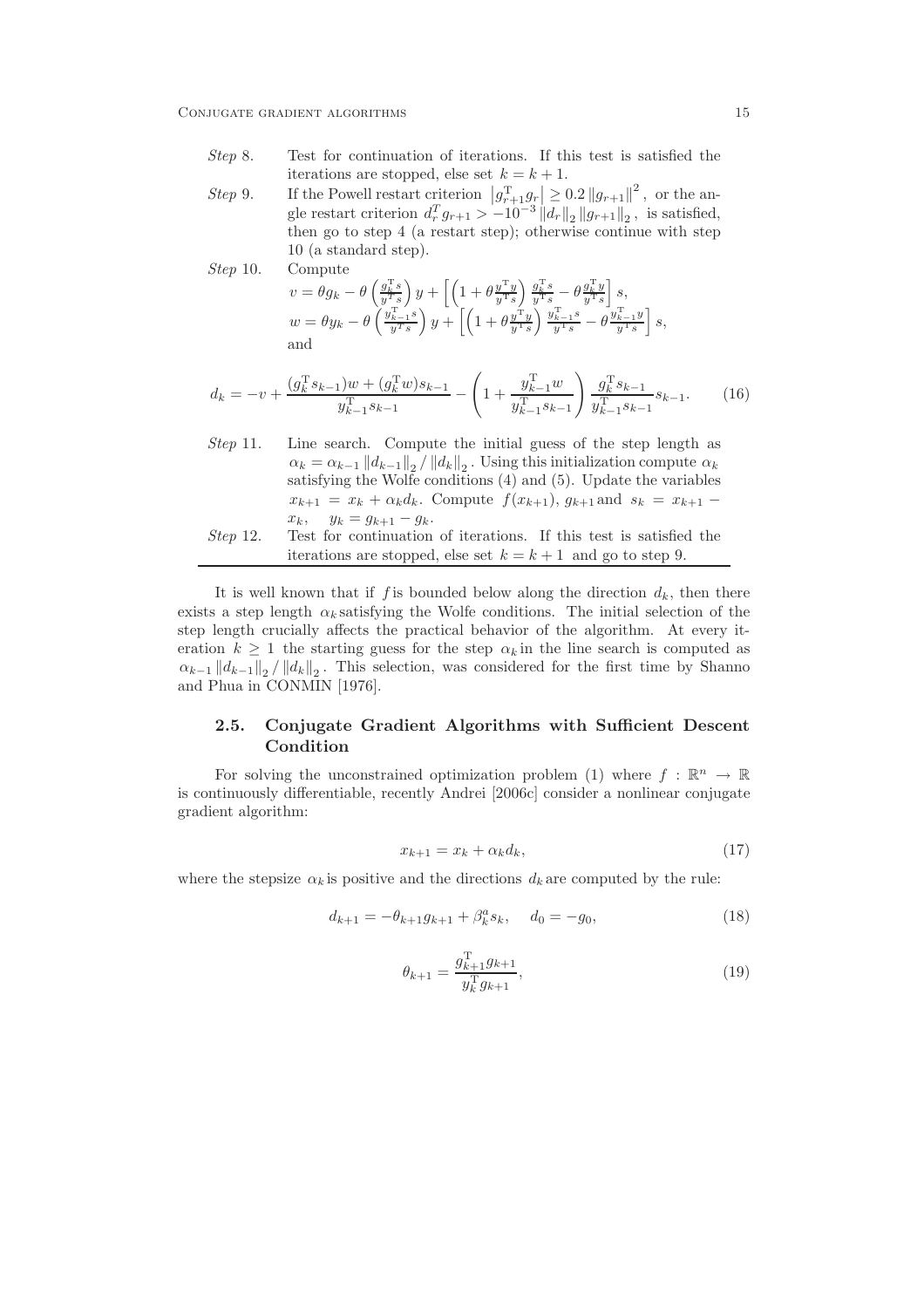$$
\beta_k^{aCGSD} = \frac{1}{y_k^{\mathrm{T}} s_k} \left( g_{k+1} - \delta_k \frac{\|g_{k+1}\|^2}{y_k^{\mathrm{T}} s_k} s_k \right)^{\mathrm{T}} g_{k+1},\tag{20}
$$

$$
\delta_k = \frac{y_k^T g_{k+1}}{g_{k+1}^T g_{k+1}}.
$$
\n(21)

Here  $g_k = \nabla f(x_k)$  and  $y_k = g_{k+1} - g_k$ ,  $s_k = x_{k+1} - x_k$ . Observe that if f is a quadratic function and  $\alpha_k$  is selected to achieve the exact minimum of f in the direction  $d_k$ , then  $s_k^T g_{k+1} = 0$  and the formula (20) for  $\beta_k^{aCGSD}$  reduces to the Dai and Yuan computational scheme. However, in this paper we consider general nonlinear functions and inexact line search.

This computational scheme has been obtained by modifying the Dai and Yuan scheme  $\beta_k^{DY} = g_{k+1}^T g_{k+1}/y_k^T s_k$ , in order to satisfy both the sufficient descent and conjugacy conditions in the frame of conjugate gradient methods. To determine the parameters  $\theta_{k+1}$  and  $\delta_k$ , from (18) and (20), after some algebra we get:

$$
d_{k+1} = -Q_{k+1}g_{k+1},\tag{22}
$$

where

$$
Q_{k+1} = \theta_{k+1}I - \frac{s_k g_{k+1}^{\mathrm{T}}}{y_k^{\mathrm{T}} s_k} + \delta_k \frac{\|g_{k+1}\|^2}{(y_k^{\mathrm{T}} s_k)^2} (s_k s_k^{\mathrm{T}}). \tag{23}
$$

Now, by symmetrization of  $Q_{k+1}$  as:

$$
\bar{Q}_{k+1} = \theta_{k+1}I - \frac{s_k g_{k+1}^{\mathrm{T}} + g_{k+1} s_k^{\mathrm{T}}}{y_k^{\mathrm{T}} s_k} + \delta_k \frac{\|g_{k+1}\|^2}{(y_k^{\mathrm{T}} s_k)^2} (s_k s_k^{\mathrm{T}}),\tag{24}
$$

we can consider  $d_{k+1} = -\overline{Q}_{k+1}g_{k+1}$ . Therefore, from the conjugacy condition,  $y_k^{\mathrm{T}}d_{k+1} = 0$ , i.e.

$$
y_k^{\mathrm{T}} \bar{Q}_{k+1} = 0,\tag{25}
$$

it follows that:

$$
\theta_{k+1} = \frac{g_{k+1}^{\mathrm{T}} g_{k+1}}{y_k^{\mathrm{T}} g_{k+1}} \text{ and } \delta_k = \frac{y_k^{\mathrm{T}} g_{k+1}}{g_{k+1}^{\mathrm{T}} g_{k+1}} = \frac{1}{\theta_{k+1}}.
$$
 (26)

To conclude the sufficient descent condition from (22), the quantity  $\theta_{k+1} - 1/(4\delta_k)$ is required to be nonnegative. Supposing that  $\theta_{k+1} - 1/(4\delta_k) > 0$ , then the direction given by (18) and (20) is a descent direction. Dai and Yuan [1999, 2003] present conjugate gradient schemes with the property that  $g_k^{\mathrm{T}} d_k < 0$  when  $y_k^{\mathrm{T}} s_k > 0$ . In our algorithm observe that, if for all k,  $\theta_{k+1} \geq 1/4\delta_k$ , and the line search satisfies the Wolfe conditions, then for all k the search direction (18) and (20) satisfy the sufficient descent condition.

In Andrei [2006d] another algebraic interpretation of the conjugacy condition  $y_k^{\mathrm{T}} d_{k+1} = 0$  (where  $d_{k+1}$  is given as in (22)) is suggested as: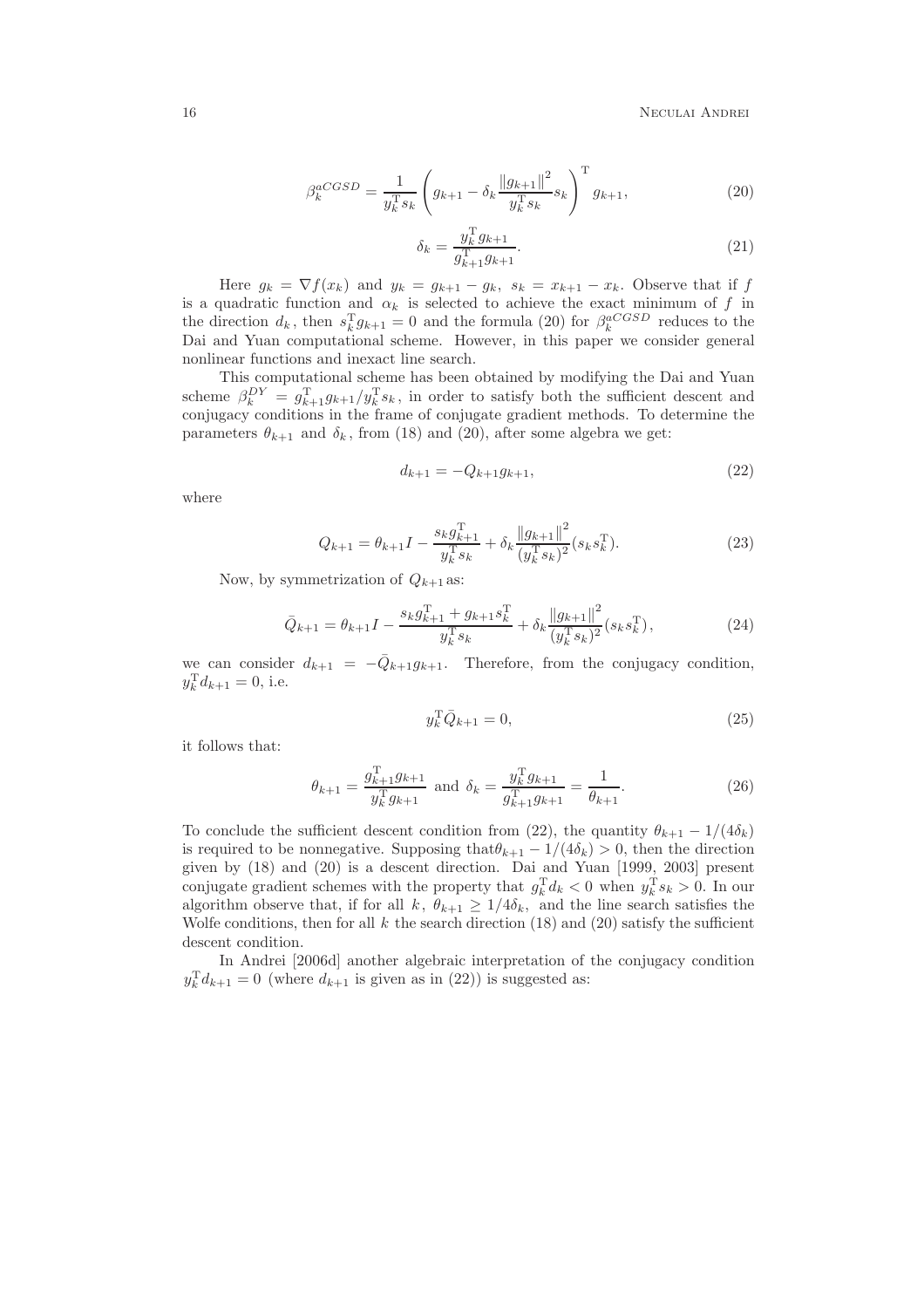$$
y_k^{\mathrm{T}} \bar{Q}_{k+1} g_{k+1} = 0,\tag{27}
$$

where  $\overline{Q}_{k+1}$  is given in (24). After some algebra the following algorithm is obtained:

$$
d_{k+1} = -g_{k+1} + \beta_k^{ACGSD} s_k, \quad d_0 = -g_0,
$$
\n(28)

where

$$
\beta_k^{ACGSD} = \frac{1}{y_k^{\mathrm{T}} s_k} \left( y_k - \frac{g_{k+1}^{\mathrm{T}} y_k}{y_k^{\mathrm{T}} s_k} s_k \right)^{\mathrm{T}} g_{k+1}.
$$
\n(29)

With these the following variant of conjugate gradient with sufficient descent and conjugacy conditions can be presented:

#### ACGSD Algorithm

| Step 1. | Initialization. Select $x_0 \in \mathbb{R}^n$ and the parameters $0 < \sigma_1 < \sigma_2 <$                             |
|---------|--------------------------------------------------------------------------------------------------------------------------|
|         | 1. Compute $f(x_0)$ and $g_0$ . Consider $d_0 = -g_0$ and $\alpha_0 = 1/  g_0  $ .                                       |
|         | Set $k=0$ .                                                                                                              |
| Step 2. | Test for continuation of iterations. If $  g_k  _{\infty} \leq 10^{-6}$ , then stop,                                     |
|         | else set $k = k + 1$ .                                                                                                   |
| Step 3. | Line search. Compute $\alpha_k$ satisfying the Wolfe line search                                                         |
|         | conditions (4)–(5) and update the variables $x_{k+1} = x_k +$                                                            |
|         | $\alpha_k d_k$ . Compute $f(x_{k+1}), g_{k+1}$ and $s_k = x_{k+1} - x_k, y_k =$                                          |
|         | $g_{k+1} - g_k$ .                                                                                                        |
| Step 4. | Direction computation. Compute $d = -g_{k+1} + \beta_k^{ACGSD} s_k$ ,                                                    |
|         | where $\beta_k^{ACGSD}$ is computed as in (29). If $g_{k+1}^T d \leq$                                                    |
|         | $-10^{-3}$   d   <sub>2</sub>   g <sub>k+1</sub>    <sub>2</sub> , then define $d_{k+1} = d$ , otherwise set $d_{k+1} =$ |
|         | $-g_{k+1}$ . Compute the initial guess $\alpha_k = \alpha_{k-1}   d_{k-1}   /   d_k  $ , set                             |
|         | $k = k + 1$ and continue with step 2.                                                                                    |

Another variant of this conjugate gradient algorithm with sufficient descent and conjugacy conditions is given by:

$$
\beta_k^{ACGSDz} = \max\left\{0, \frac{g_{k+1}^{\mathrm{T}} y_k}{y_k^{\mathrm{T}} s_k}\right\} \left(1 - \frac{g_{k+1}^{\mathrm{T}} s_k}{y_k^{\mathrm{T}} s_k}\right). \tag{30}
$$

Finally, using the same arguments as above, but this time on the Polak-Ribière-Polyak parameter  $\beta_k^{PRP}$  we get another conjugate gradient algorithm where

$$
\beta_k^{CGSD/PRP} = \frac{1}{y_k^{\mathrm{T}} s_k} \left( y_k - \frac{\|y_k\|^2}{\|g_k\|^2} s_k \right)^{\mathrm{T}} g_{k+1}.
$$
\n(31)

For all these algorithms some convergence results can be proved (see [Andrei 2006c, d].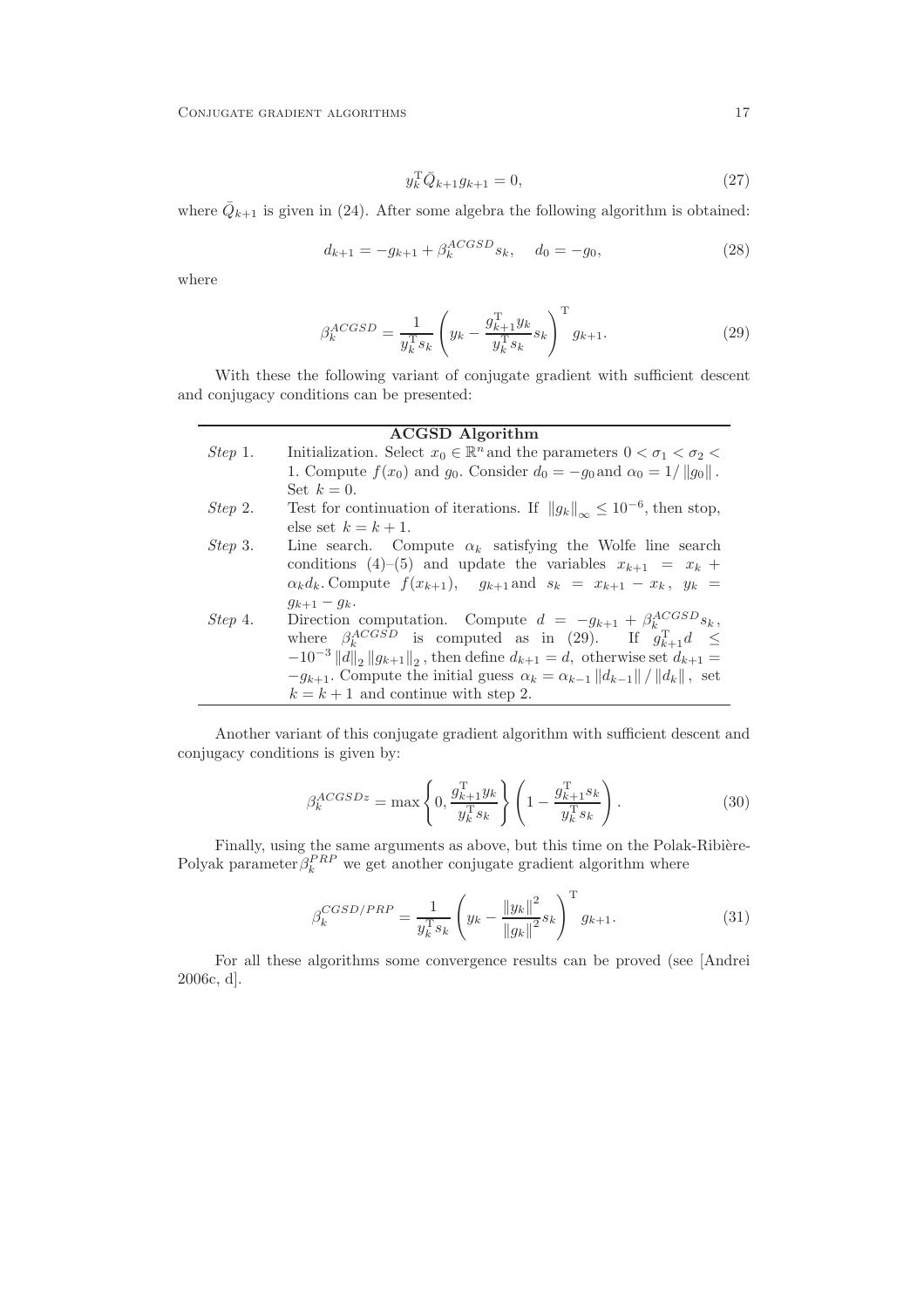### 2.6. A Conjugate Gradient Algorithm with guaranteed descent and an efficient line search

Recently, for solving (1), Hager and Zhang [2004a, 2004b] presented a conjugate gradient algorithm with guaranteed descent and the performance of the Fortran 77 package CG\_DESCENT which implements it. The directions  $d_k$  are computed by the following rule:

$$
d_{k+1} = -g_{k+1} + \beta_k d_k, \tag{32}
$$

$$
\beta_k = \frac{1}{d_k^{\mathrm{T}} y_k} \left( y_k - 2 \frac{y_k^{\mathrm{T}} y_k}{d_k^{\mathrm{T}} y_k} d_k \right)^{\mathrm{T}} g_{k+1},\tag{33}
$$

 $d_0 = -g_0$ . In their algorithm Hager and Zhang restrict  $\beta_k$  to be nonnegative. This is motivated by the work of Gilbert and Nocedal [1992] who modified the Polak and Ribière updating formula as  $\beta_k^+ = \max \{\beta_k, 0\}$  and proved the global convergence of this computational scheme for general nonlinear functions. Similar to the approaches considered by Gilbert and Nocedal [1992], Han, Liu, Sun and Yin [1994], and Wang, Han and Wang [2000] in their studies on the Polak-Ribière version of the conjugate gradient method, Hager and Zhang prove the convergence for general nonlinear functions by restricting the lower bound of  $\beta_k$  in the following manner:

$$
d_{k+1} = -g_{k+1} + \bar{\beta}_k d_k, \tag{34}
$$

$$
\bar{\beta}_k = \max\left\{\beta_k, \eta_k\right\},\tag{35}
$$

$$
\eta_k = \frac{-1}{\|d_k\| \min \{\eta, \|g_k\|\}},\tag{36}
$$

where  $\beta_k$  is given by (33), and the parameter  $\eta > 0$  is a user specified constant. (Suggested value:  $\eta = 0.01$ , considered in all numerical experiments).

An important innovation given by Hager and Zhang in their approach consists of a new efficient and highly accurate line search procedure. This is based on the Wolfe conditions (4) and (5) and on a very fine interpretation of the numerical issue concerning the first Wolfe condition (4).

#### 3. Lennard-Jones Clusters. Molecular Conformation

The molecular conformation problem consists of determination of the minimum energy configuration of a cluster of atoms or molecules. This is a central problem in the study of cluster static [Hoare, 1979]. Given the positions  $p_1, p_2, \ldots, p_n$  of n atoms (points) in  $\mathbb{R}^3$ , the energy potential function is defined as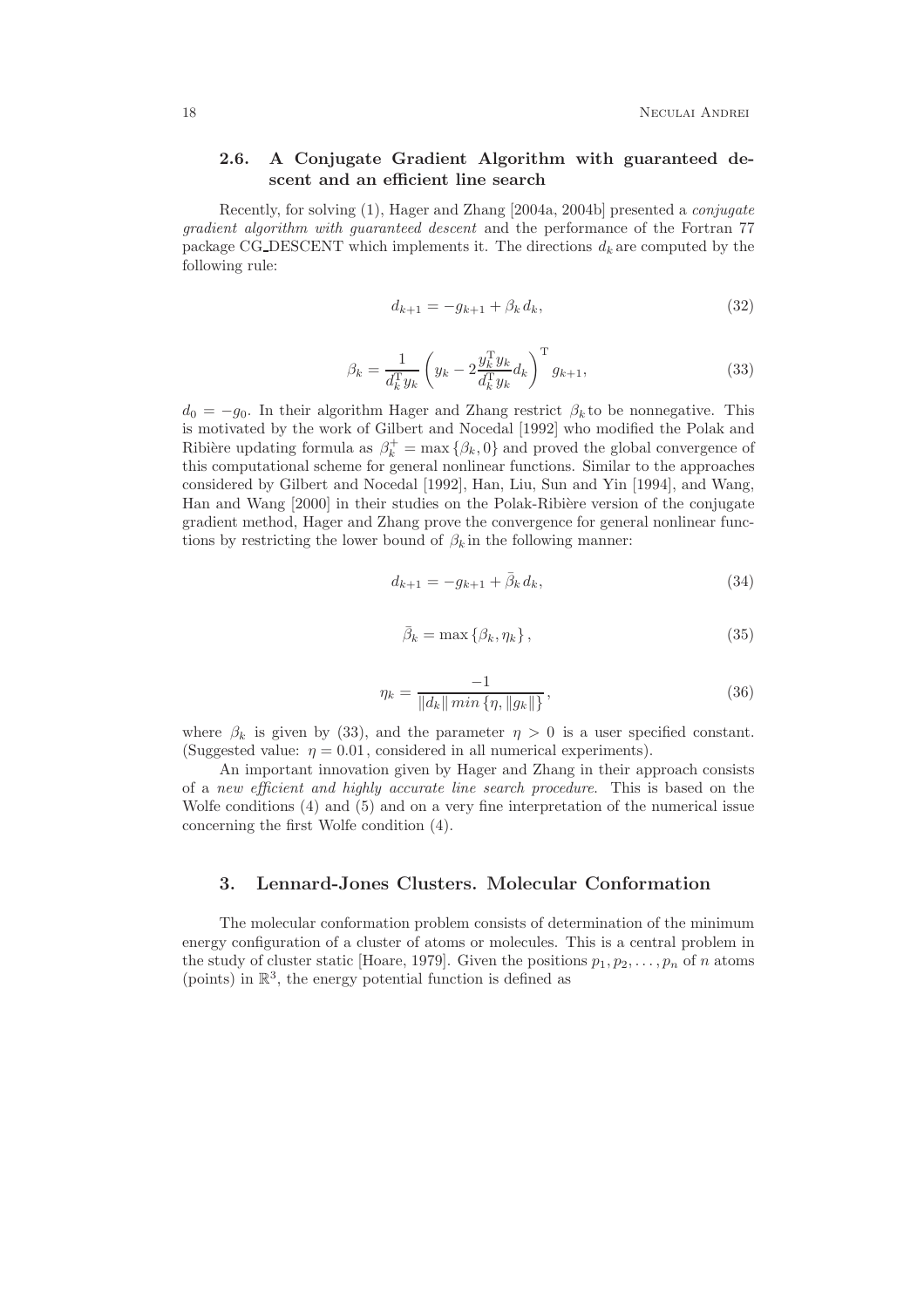$$
V(p) = \sum_{j=2}^{n} \sum_{i=1}^{j-1} v\left(\|p_j - p_i\|_2\right),\,
$$

where  $\Vert .\Vert$  denotes the Euclidian norm and  $v : \mathbb{R} \to \mathbb{R}$  is the potential energy function between pairs of atoms. In classical molecular dynamics simulations the interaction between atoms in the sample are described with an interatomic potential  $v(r)$ , generally assumed to depend only on the distance  $r$  between two atoms. Generally, the pairwise potential energy function satisfies the following requirements: it is twice continuously differentiable on  $\mathbb{R}_+$ ,  $v(1) = -1$ ,  $(r-1)\dot{v}(r) > 0$  for  $r \neq 1$ , and

$$
\int_{1}^{\infty} r^2 |v(r)| dr < \infty.
$$

The most common choices for the interatomic potential are the Lennard-Jones and Morse potential. The Lennard-Jones is more suitable for closed shell systems such as the noble gases, while the Morse interatomic potential is more appropriate for metals [Lennard-Jones, 1931], [Morse, 1929].

The Lennard-Jones potential function we consider in this study is defined as

$$
v(r) = r^{-12} - 2r^{-6}.
$$

The Lennard-Jones potential function  $v(.)$  is a non-convex function that is bounded below. Indeed,  $v(r) \rightarrow +\infty$  as  $r \rightarrow 0$ , while  $v(r)$  converges to zero as r approaches  $+\infty$ . The global minimum of v occurs at  $r = 1$ . The potential function V is invariant with respect to permutations, translations and rotations of the  $n$  atoms. Invariance with respect to translations can be eliminated by translating the cluster so that the center of gravity is at the origin.

The molecular conformation problem is to determine a configuration (position for the *n* points in  $\mathbb{R}^3$ ) such that the energy function V is minimized. Therefore, we determine the configurations that are minimal in the sense that they correspond to a local minimizer of the molecular conformation problem with the least known value of the energy function. Of course, we get only a local minimum. Finding the global minimum of  $V$  is a difficult problem because the number of local minima grows exponentially with the number of atoms n.

In the following we present the performances of 25 conjugate gradient algorithms on Lennard-Jones clusters, i.e. molecular conformation application (see MINPACK-2 collection: [Averick, Carter and Moré, 1991], [Averick, Carter, Moré, and Xue Guo-Liang, 1992]).

In this numerical study we consider only the performances of all these algorithms. All codes are written in Fortran 77 (default compiler settings) on a workstation Intel 4, 1.8 GHz. SCALCG is authored by Andrei, SCG by Birgin and Martínez [2001] and CG DESCENT by Hager and Zhang [2004a]. The rest of algorithms are implemented by Andrei. In all these numerical experiments we have considered the standard initial point and the iterations were stopped according to the following criteria: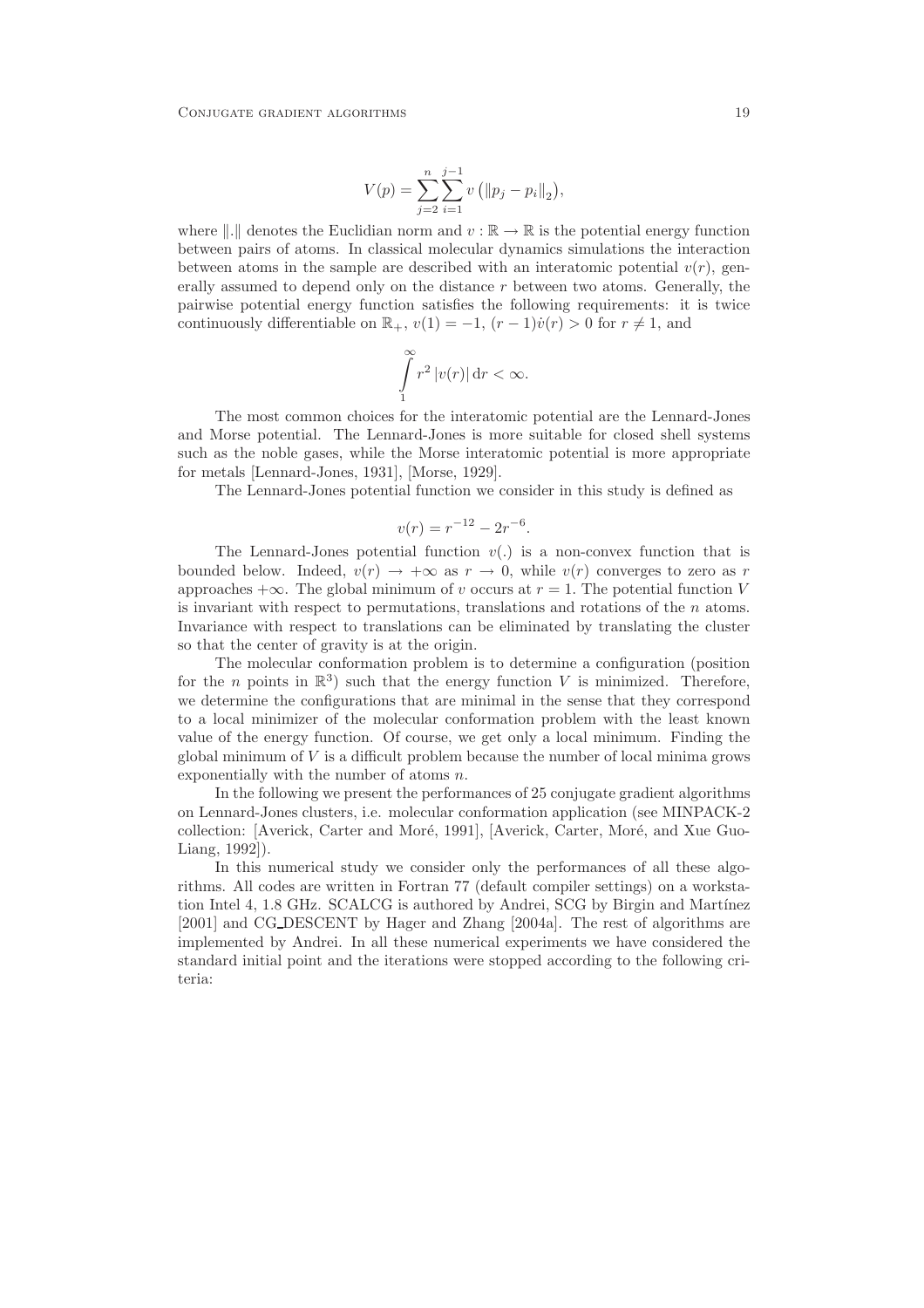$$
||g_k||_{\infty} \le 10^{-5}
$$
 or  $\alpha_k |g_k^{\mathrm{T}} d_k| \le 10^{-20} |f(x_{k+1})|$ .

The SCALCG package uses the Powell restart criterion. SCG and scaled variants of Polak-Ribière-Polyak or Fletcher-Reeves use the angle restart criterion (see [Andrei, 2005]). All these algorithms uses the same implementation of the Wolfe line search procedure with the same values of parameters  $\sigma_1$  and  $\sigma_2$ .

Table 4 shows the results of the conjugate gradient algorithms considered in this study (#iter is the number of iterations, #fg is the number of function and its gradient evaluations and cpu(s) is the central processor time in seconds).

| Nr.               | Algorithm                          | #iter | $\overline{\#}$ fg | <b>CPU</b> | $f^*$          |
|-------------------|------------------------------------|-------|--------------------|------------|----------------|
| $\overline{1}$ .  | HS (Hestenes-Stiefel)              | 1636  | 1988               | 169.15     | $-6603.499965$ |
| $\overline{2}$ .  | FR (Fletcher-Reeves)               | 4001  | 5254               | 446.03     | $-5313.018443$ |
| $\overline{3}$ .  | PRP (Polak-Ribiére-Polyak)         | 3344  | 4632               | 392.91     | $-6629.091442$ |
| 4.                | PRP+ (Polak-Ribiére-Polyak         | 1869  | 2554               | 216.70     | $-6607.394780$ |
|                   | $^{+)}$                            |       |                    |            |                |
| 5.                | CD (Conjugate Descent)             | 3152  | 3584               | 305.22     | $-6618.251234$ |
| 6.                | LS (Liu-Storey)                    | 2129  | 2909               | 246.84     | $-6588.156816$ |
| 7.                | $DY$ (Dai-Yuan)                    | 4001  | 4015               | 343.08     | $-5245.489809$ |
| 8.                | $DL(t=1)$ (Dai-Liao)               | 3427  | 4157               | 353.67     | $-6645.128435$ |
| 9.                | $DL+(t=1)$ (Dai-Liao +)            | 1320  | 1594               | 135.61     | $-6605.076969$ |
| 10.               | $\overline{\text{aCGSD}}$ (Andrei) | 1007  | 1148               | 97.75      | $-6628.424341$ |
| 11.               | hDY (hybrid Dai-Yuan)              | 1797  | 2175               | 185.03     | $-6624.332112$ |
| 12.               | hDYz (hybrid Dai-Yuan zero)        | 1402  | 1677               | 142.70     | $-6609.111685$ |
| 13.               | GN (Gilbert-Nocedal)               | 1559  | 2103               | 178.50     | $-6619.710430$ |
| 14.               | HuSt (Hu-Storey)                   | 1345  | 1804               | 153.11     | $-6574.545172$ |
| 15.               | TAS (Touat-Ahmed-Storey)           | 2202  | 3007               | 255.14     | $-6613.138435$ |
| 16.               | LS-CD (hybrid LS-CD)               | 2333  | 3082               | 261.68     | $-6614.265345$ |
| 17.               | sP (Scaled Perry) (Birgin-         | 1414  | 1660               | 141.34     | $-6600.920689$ |
|                   | Martínez)                          |       |                    |            |                |
| 18.               | $sP+$ (Scaled Perry+) (Birgin-     | 675   | 787                | 67.02      | $-6590.794367$ |
|                   | $Martinez+)$                       |       |                    |            |                |
| 19.               | sPRP (scaled Polak-Ribiére-        | 2606  | $3555\,$           | 301.68     | $-6629.087628$ |
|                   | Polyak)                            |       |                    |            |                |
| 20.               | sFR (scaled Fletcher-Reeves)       | 4001  | 5256               | 446.38     | $-5312.929509$ |
| 21.               | CGSD/PRP (Andrei)                  | 2208  | 2672               | 227.34     | $-6591.417318$ |
| $\overline{22}$ . | ACGSD (Andrei)                     | 813   | 915                | 77.97      | $-6621.069654$ |
| 23.               | ACGSDz (Andrei)                    | 1066  | 1194               | 101.76     | $-6662.955559$ |

Table 4. Performance of Conjugate Gradient Algorithms. Lennard-Jones Clusters. Molecular Conformation  $p_i \in \mathbb{R}^3$ , natoms=1000,  $n = 3000$ , Powell restart

For different number of atoms in  $\mathbb{R}^3$ , the SCALCG package has the performances presented in Table 5. Table 6 shows the optimal value of the potential function  $V$  for different number of atoms.

Table 7 shows the performances of CG DESCENT package by Hager and Zhang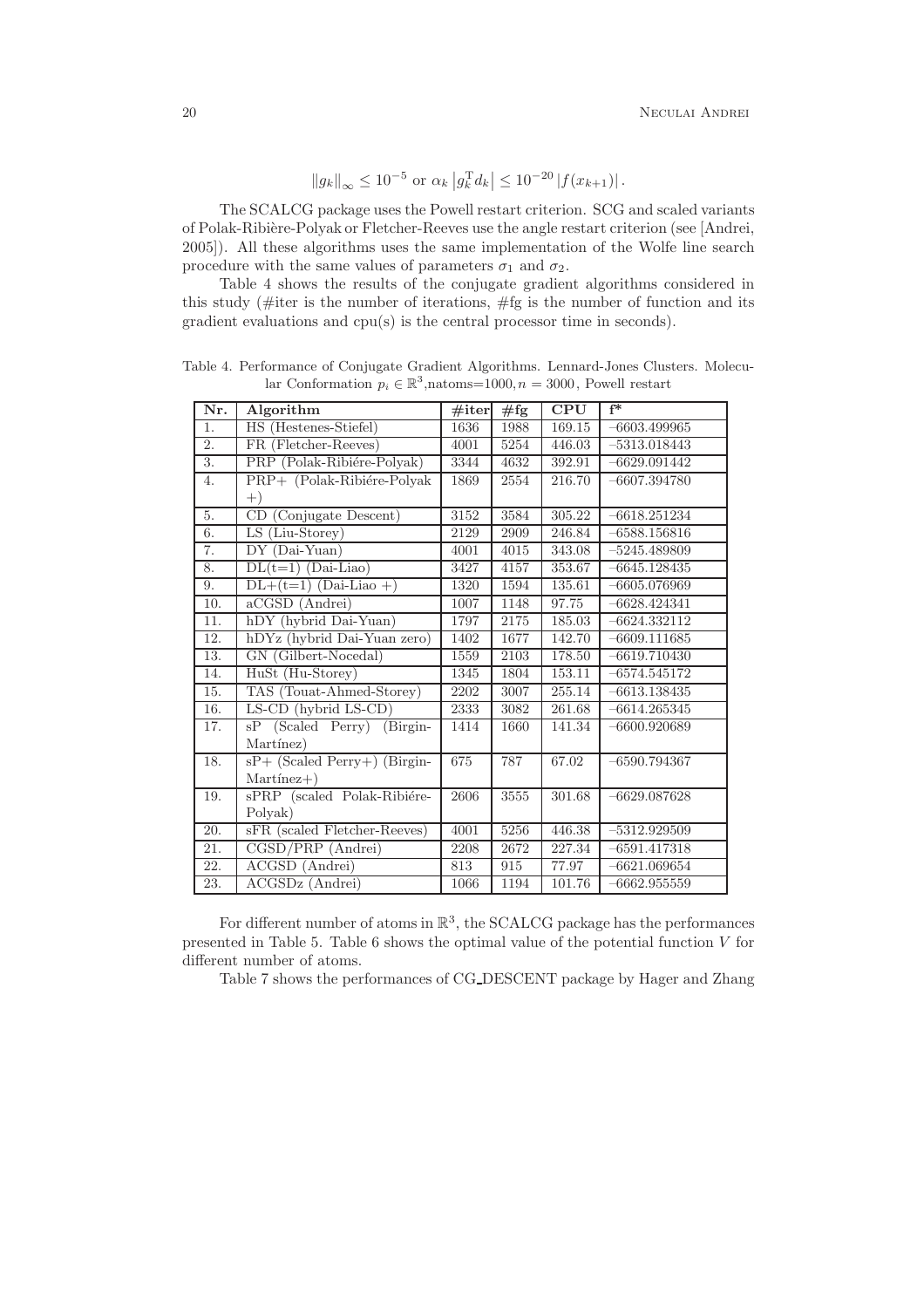| $\#atoms$ | $\it{n}$ | $\#$ iter | $\#\mathrm{fg}$ | cpu(s)   |
|-----------|----------|-----------|-----------------|----------|
| 1000      | 3000     | 1252      | 2002            | 383.16   |
| 2000      | 6000     | 1019      | 1388            | 752.52   |
| 3000      | 9000     | 1931      | 2444            | 2984.55  |
| 4000      | 12000    | 3542      | 4452            | 9667.37  |
| 5000      | 15000    | 2642      | 3415            | 11590.63 |

Table 5. Performance of SCALCG.  $\theta_{k+1}$ spectral. Powell restart

Table 6. Optimal value of the potential function – SCALCG

| $\#atoms$ | $n_{\rm c}$ | T / K           |
|-----------|-------------|-----------------|
| 1000      | 3000        | $-6602.762142$  |
| 2000      | 6000        | $-13932.284675$ |
| 3000      | 9000        | $-21135.347220$ |
| 4000      | 12000       | $-28797.188265$ |
| 5000      | 15000       | $-35902.028520$ |

[2004a, 2004b] using the Wolfe line search and the approximate Wolfe line search, respectively.

Table 7. Performance of  $CG\_DESCENT$   $(tol=10^{-5})$ 

|                  | Wolfe line search |      |         | Approximate Wolfe line search |      |         |
|------------------|-------------------|------|---------|-------------------------------|------|---------|
| $\boldsymbol{n}$ | $\#$ iter         | #fg  | cpu(s)  | $\#$ iter                     | #fg  | cpu(s)  |
| 3000             | 1259              | 2586 | 631.65  | 1294                          | 2526 | 619.58  |
| 6000             | 1721              | 3506 | 3393.11 | 1793                          | 3480 | 3424.91 |
| 9000             | 1428              | 2924 | 6413.15 | 1494                          | 2901 | 6496.64 |

In Table 8 we present the optimal value of the potential function  $V$  for different number of atoms, as given by CG DESCENT.

Table 8. Optimal value of the potential function – CG DESCENT.

| $\#atoms$ | n    | T / K           |
|-----------|------|-----------------|
| 1000      | 3000 | $-6615.4140837$ |
| 2000      | 6000 | $-14082.394671$ |
| 3000      | 9000 | $-21562.291265$ |

We see that the scaled conjugate gradient algorithm SCALCG is top performer among these conjugate gradient algorithms. However, as we can see the optimal value given by CG DESCENT is better than that obtained by SCALCG. This is due to the accurate implementation of the Wolfe line search.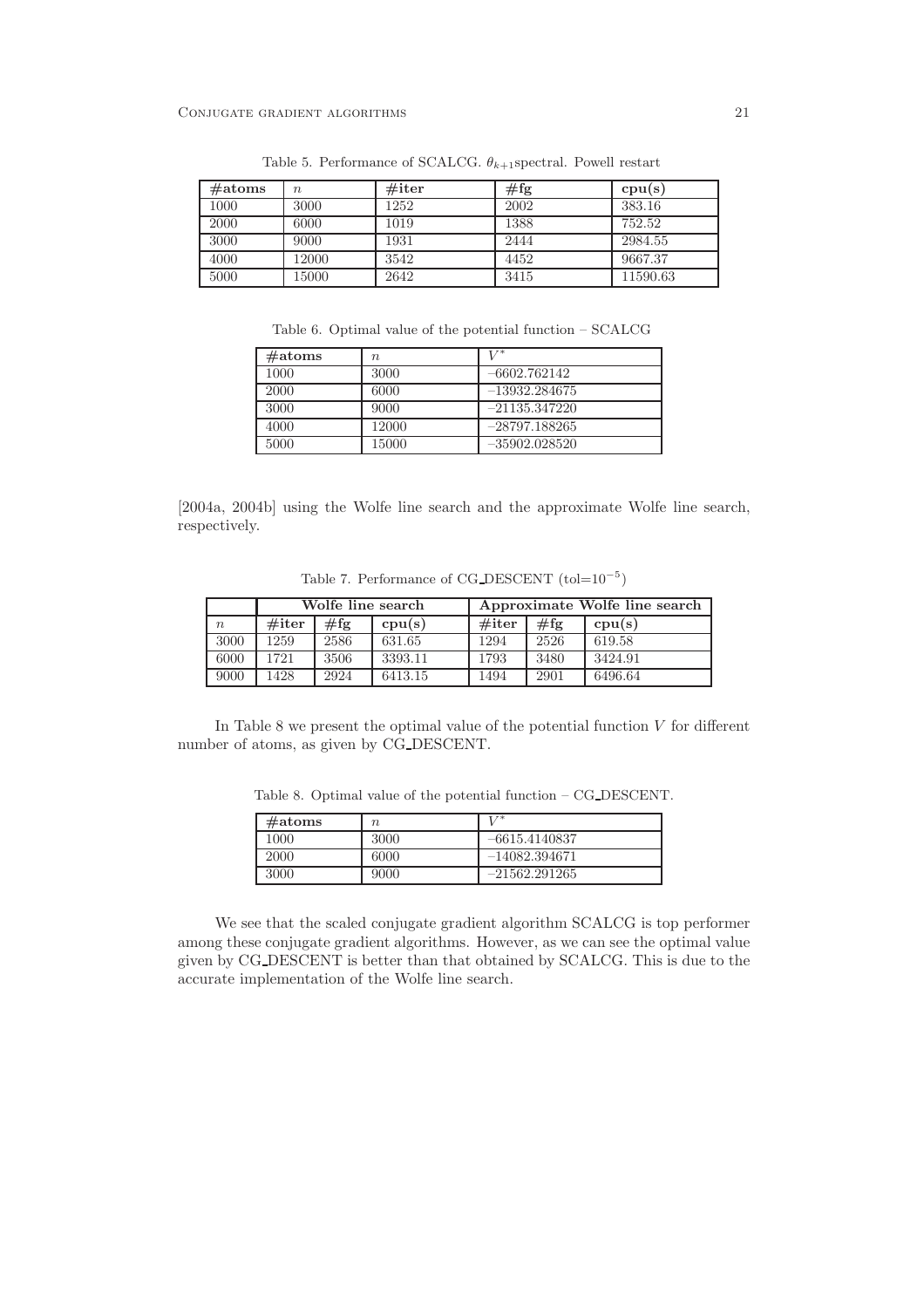## 4. Conclusion

In this study we have presented a survey and comparative numerical performances of a number of well known conjugate gradient algorithms for solving the molecular conformation problem. The conjugate gradient algorithms classifies in four groups: conjugacy condition algorithms, hybrid conjugate gradient, scaled conjugate gradient and preconditioned conjugate gradient algorithms. All conjugate gradient algorithms are able to solve a large variety of large-scale unconstrained optimization problems including this difficult one which refers to the Lennard-Jones clusters problem. The above Tables give computational evidence that our SCALCG - scaled memoryless BFGS preconditioned conjugate gradient algorithm for unconstrained optimization is the top performer among the conjugate gradient algorithms. To get a conclusion some more numerical experiments must be considered, especially by comparing the conjugate gradient algorithms (mainly SCALCG and CG DESCENT) with the limited memory BFGS (LBFGS by Nocedal) and truncated Newton (TN by Nash) algorithms.

#### References

- [1] Andrei, N. (2004a), Scaled conjugate gradient algorithms for unconstrained optimization, ICI Technical Report, December 2004
- [2] Andrei, N. (2004b), Scaled memoryless BFGS preconditioned conjugate gradient algorithm for unconstrained optimization, ICI Technical Report, September 2005.
- [3] Andrei, N. (2005), SCALCG: A nonlinear scaled conjugate gradient algorithm for unconstrained optimization, ICI Technical Report, July 2005.
- [4] Andrei, N. (2006a), Scaled conjugate gradient algorithms for unconstrained optimization, Computational Optimization and Applications, 38 (2007), pp.401–416.
- [5] Andrei, N. (2006b), Scaled memoryless BFGS preconditioned conjugate gradient algorithm for unconstrained optimization, Optimization Methods and Software, 22 (2007), pp. 561–571.
- [6] Andrei, N. (2006c), A Dai-Tuan conjugate gradient algorithm with sufficient descent and conjugacy condition for unconstrained optimization, Applied Mathematics Letters, 21 (2008), pp. 165–171.
- [7] Andrei, N. (2006d), A scaled BFGS preconditioned conjugate gradient algorithm for unconstrained optimization, Applied Mathematics Letters, 20 (2007), pp. 645–650.
- [8] Averick, B.M., Carter, R.G. and Moré, J.J. (1991), The MINPACK-2 test problem collection (preliminary version), Argonne National Laboratory, 9700 South Cass Avenue, Argonne, Illinois 60439, Technical Memorandum No. 150, May 1991.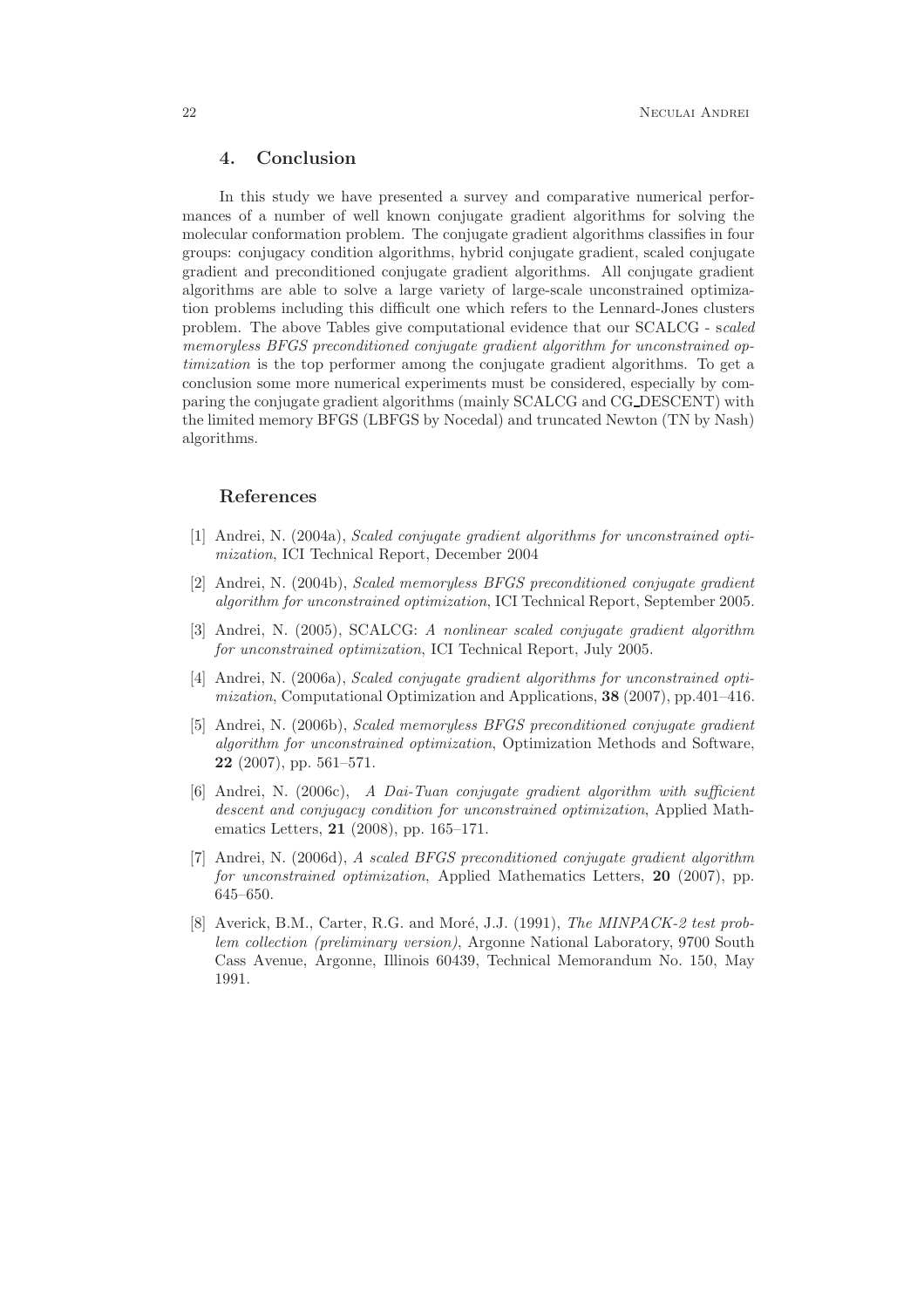- [9] Averick, B.M., Carter, R.G., Moré, J.J. and Xue, Guo-Liang (1992), The MINPACK-2 test problem collection. Argonne National Laboratory, 9700 South Cass Avenue, Argonne, Illinois 60439, Preprint MCS-P153-0692, June 1992.
- [10] Birgin, E. and Martinez, J.M., A spectral conjugate gradient method for unconstrained optimization, Applied Math. and Optimization, 43 (2001), pp. 117–128.
- [11] Dai, Y.H. and Liao (2001), New conjugacy conditions and related nonlinear conjugate gradient methods, Appl. Math. Optim., 43 (2001), pp. 87–101.
- [12] Dai, Y.H. and Ni, Q. (2003), Testing different conjugate gradient methods for large-scale unconstrained optimization, J. Comput. Math., 21, 2003, pp. 311– 320.
- [13] Dai, Y.H. and Yuan Y. (1998), A class of globally convergent conjugate gradient methods, Research report ICM-98-030, Institute of Computational Mathematics and Scientific/Engineering Computing, Chinese Academy of Sciences, 1998.
- [14] Dai, Y.H. and Yuan, Y. (1999), A nonlinear conjugate gradient method with a strong global convergence property, SIAM J. Optim., 10 (1999), pp. 177–182.
- [15] Dai, Y.H. and Yuan, Y. (2001), A three-parameter family of hybrid conjugate gradient method, Math. Comp., 70 (2001), pp. 1155–1167.
- [16] Dai, Y.H. and Yuan, Y. (2003), A class of globally convergent conjugate gradient methods, Sci. China Ser. A, 46 (2003), pp. 251–261.
- [17] Daniel, J.W. (1967), The conjugate gradient method for linear and nonlinear operator equations, SIAM J. Numer. Anal., 4 (1967), pp. 10–26.
- [18] Fletcher, R. (1987), Practical Methods of Optimization vol.1: Unconstrained Optimization, John Wiley & Sons, New York, 1987.
- [19] Fletcher, R. and Reeves, C.M. (1964), Function minimization by conjugate gradients, Computer Journal, 7 (1964), pp. 149–154.
- [20] Gilbert, J.C. and Nocedal, J. (1992), Global convergence properties of conjugate gradient methods for optimization, SIAM J. Optim., 2 (1992), pp. 21–42.
- [21] Hager, W.W. and Zhang, H. (2004a), A new conjugate gradient method with guaranteed descent and an efficient line search, University of Florida, Department of Mathematics, November 17, 2003 (theory and comparisons), revised July 3, 2004.
- [22] Hager, W.W. and Zhang, H. (2004b), CG-DESCENT, A conjugate gradient method with guaranteed descent (algorithm details and comparisons), University of Florida, Department of Mathematics, January 15, 2004.
- [23] Hager, W.W. and Zhang, H. (2005), A survey of nonlinear conjugate gradient methods. Department of Mathematics, University of Florida, February 7, 2005.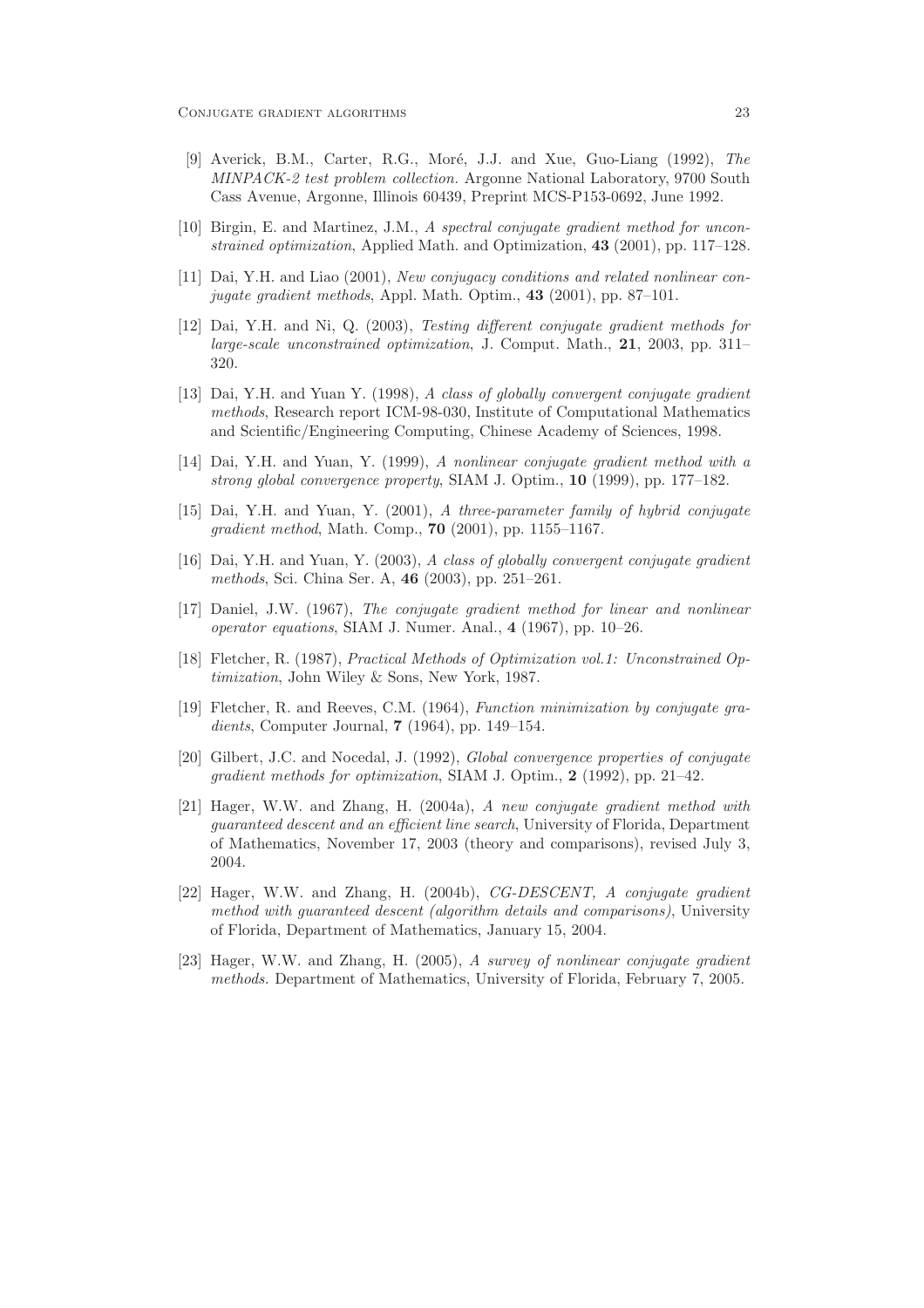- [24] Han, J.Y., Liu, G.H., Sun D.F. and Yin, H.X. (1994), On the global convergence of nonlinear conjugate gradient methods, Technical Report 94-011, Inst. of Applied Math., Chinese Academy of Science, Beijing, 1994.
- [25] Hestenes, M.R. and Stiefel, E. (1952), Methods of conjugate gradients for solving linear systems, Journal of Research of the National Bureau of Standards, 49 (1952), pp. 409–436.
- [26] Hoare, M.R. (1979), Structure and dynamics of simple microclusters, Advances in Chemical Physics, 40 (1979), pp. 49–135.
- [27] Hu, Y.F. and Storey, C. (1991), Global convergence result for conjugate gradient methods, JOTA, 71 (1991), pp. 399–405.
- [28] Lennard- Jones, J.E. (1931), Proc. Comb. Phil. Soc., 1931, 469.
- [29] Liu, D.C. and Nocedal, J. (1989), On the limited memory BFGS method for large scale optimization, Mathematical Programming, 45 (1989), pp. 503–528.
- [30] Liu, Y. and Storey, C. (1991), *Efficient generalized conjugate gradient algorithms*. Part 1: Theory, JOTA, 69 (1991), pp. 129-137.
- [31] Morse, P.M. (1929), Diatomic molecules according to the wave mechanics II. Vibrational levels, Phys. Rev., 34 (1929), 57.
- [32] Nash, S.G. (1984), User Guide for TN/TNBC: Fortran routines for nonlinear optimization, Report 397, Mathematical Sciences Department, Johns Hopkins University, Baltimore, 1984.
- [33] Navon, I.M., Zou, X., Berger, M., Phua, K.H., Schlick, T., LeDimet, F.X. (1992a), in Optimization Technique and Applications, vol. 1, Phua K.H. (Ed.), World Scientific, Singapore, 1992.
- [34] Navon, I.M., Zou, X., Berger, M., Phua, K.H., Schlick, T., LeDimet, F.X. (1992b), in Optimization Technique and Applications, vol. 1, Phua K.H. (Ed.), World Scientific, Singapore, 1992.
- [35] Nazareth, J.L., (1999) Conjugate gradient methods, Enciclopedia of Optimization, C.Floudas and P. Pardalos (Eds.) Kluwer Academic Publishers, Boston, 1999.
- [36] Touati-Ahmed, D., Storey, C. (1990), Efficient hybrid conjugate gradient techniques, JOTA, 64 (1990), pp. 379–397.
- [37] Perry, A. (1977), A class of conjugate gradient algorithms with a two-step variable metric memory, Discussion Paper No. 269, Center for Mathematical Studies in Economics and Management Science, Northwestern University, Evanston, Illinois, 1977.
- [38] Polak E., G. Ribière (1969), Note sur la convergence de méthodes de directions  $conjuguée$ , Revue Francaise Informat. Recherche Opérationnelle, 3e Année 16 (1969), pp. 35–43.